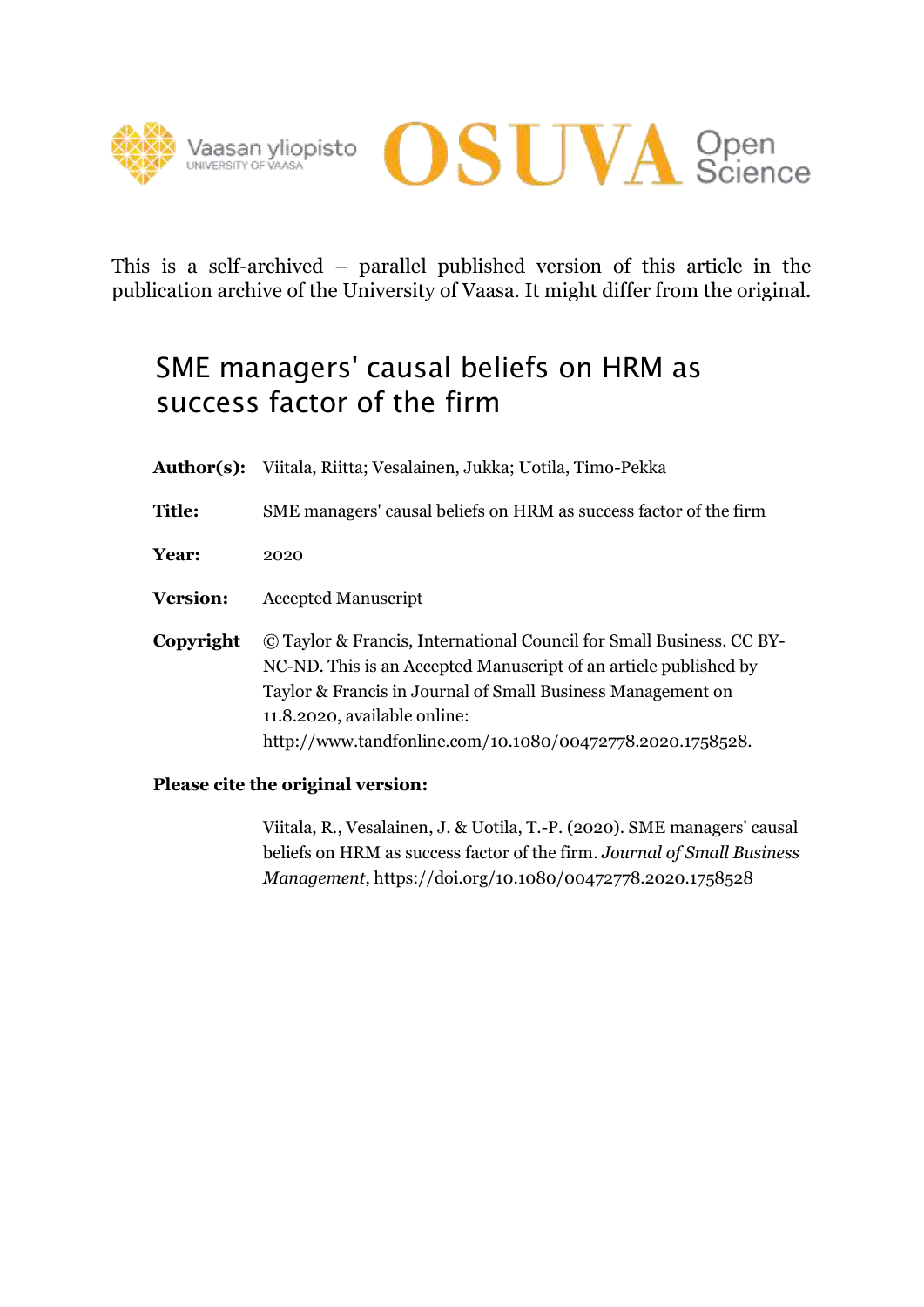### **SME managers' causal beliefs on HRM as success factor of the firm**

Riitta Viitala, Department of Management, University of Vaasa Vaasa, Finland, P.O. Box 700, FI–65101 e-mail: [rst@uva.fi](mailto:rst@uva.fi) Tel.: +358 29 4498431

Jukka Vesalainen Department of Management, University of Vaasa Vaasa, Finland, P.O. Box 700, FI–65101 e-mail: [jve@uva.fi](mailto:jve@uva.fi) Tel.: +358 50 5625048

Timo-Pekka Uotila Haaga-Helia, StartUp School Helsinki, Finland, Ratapihantie 13, FI-00520 e-mail: [timo-pekka.uotila@h](mailto:timo-pekka.uotila@uva.fi)aaga-helia.fi Tel: +358 50 4139427

#### **Abstract**

*Normative human resource management (HRM) literature offers an abundant and sophisticated picture on the ideal HRM practices leading to certain positive HRM outcomes. Explanatory empirical research has also confirmed positive relationships between HRM and organizational performance. This study approached SMEs HRM from a different perspective. We studied how HRM manifests itself in managerial perceptions concerning the important drivers of firm performance. A research strategy was followed that addressed HRM as it naturally manifests itself within holistic managerial thinking. A causal mapping technique was used to elicit causal maps for 37 CEOs of industrial SMEs. The findings indicate that HRM has a varying role as a*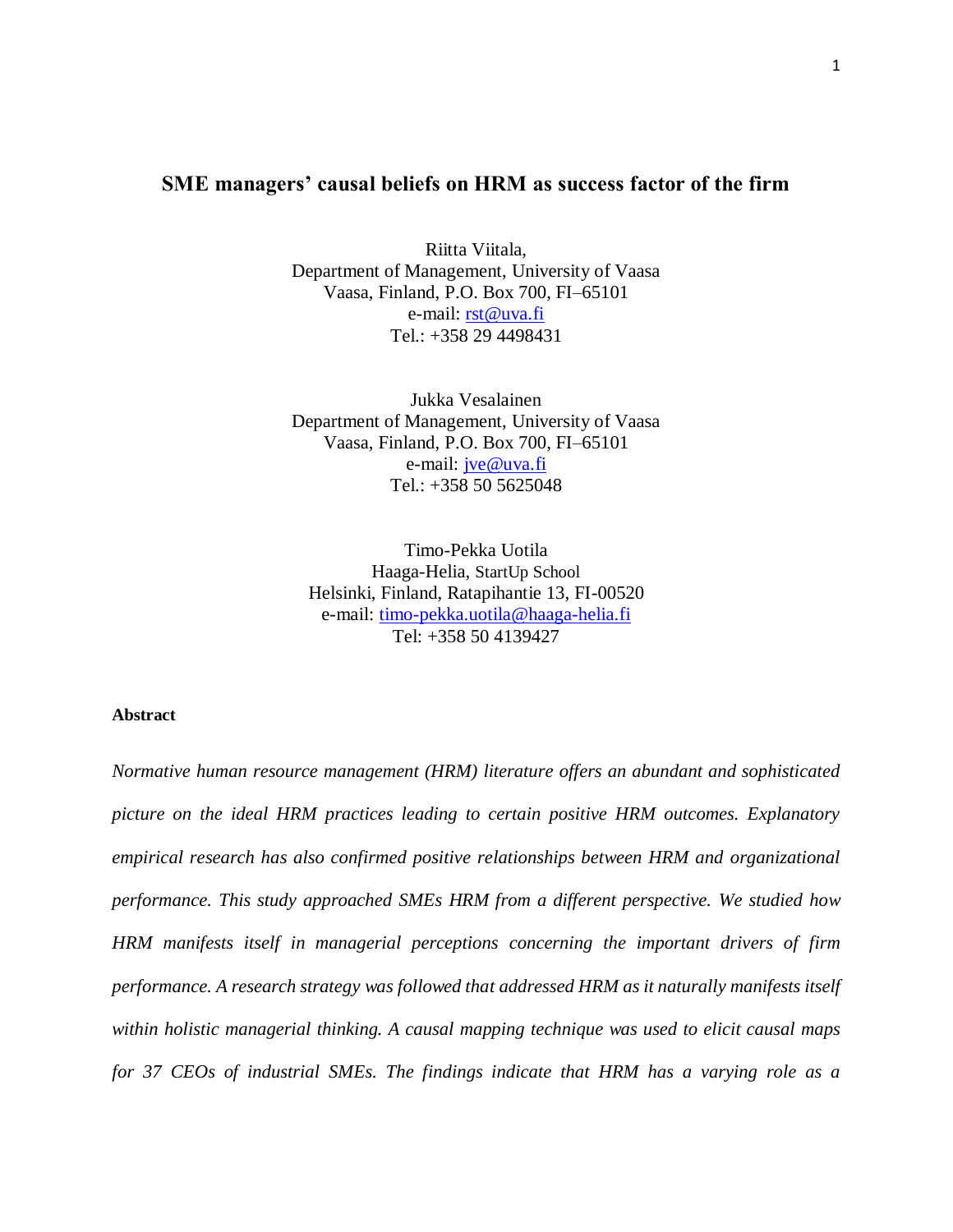*performance driver in managers' causal beliefs. As the main result we propose a categorization of SME managers' thinking on HRM consisting of four types with different level of conceptual richness and cognitive complexity: Managers with mature, narrow, scattered and vague causal beliefs of HRM as a driver for organizational performance.*

#### **Introduction**

Scholars of human resources management (HRM) recommend that it is important to develop efficient HRM practices to achieve positive HRM outcomes*,* which, in turn, improve the performance of the firm (e.g. Becker and Gerhart 1996; Guest 1997; 2011; Mitchell, Obeidat, and Bray 2013). Despite their potential, not all firms apply HRM practices widely. Previous studies have shown a considerable diversity in HRM practices particularly among SMEs (Aragon-Sanchez and Sanchez-Marin 2005; Cassell, Nadin, Gray, and Clegg 2002; Psychogios, Szamosi, Prouska, and Brewster 2015). One reason for this has been traced back to top management thinking concerning HRM as a driver of organizational performance (Arthur, Herdman, and Yang 2016). Managing director's role as an HRM decision maker is especially important in SMEs because they rarely employ HRM experts (Kotey and Slade 2005; Marlow, Taylor, and Thompson 2010; Psychogios et al. 2015), and therefore, their beliefs and knowledge of HRM may critically influence the status of HRM in the firm (Cardon and Stevens 2004; Papadakis and Barwise 2002). Regardless of its importance little is known about managerial thinking concerning the importance of HRM as a success driver in general and concerning SMEs in particular.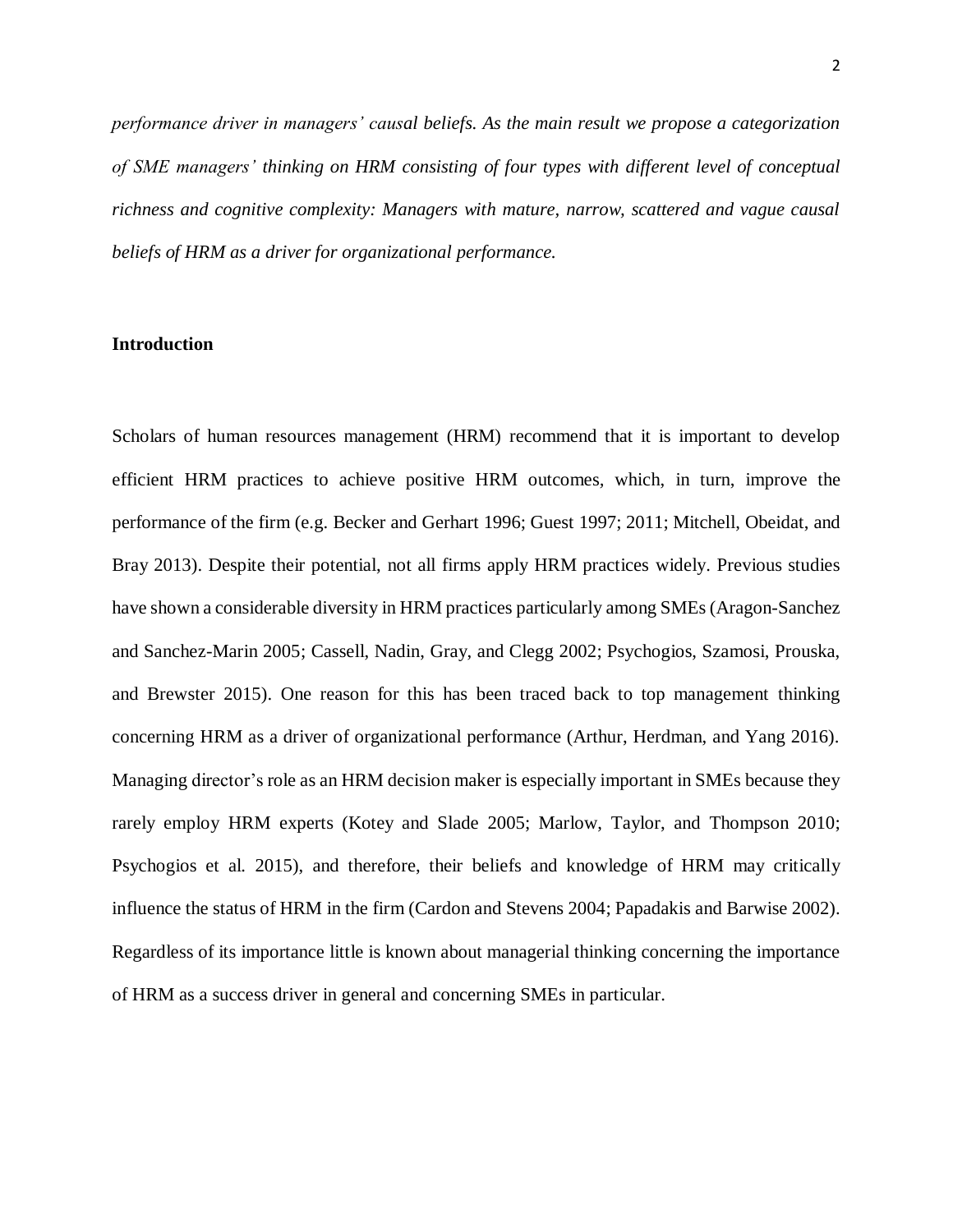While several statistical studies link HRM issues to firm performance (Huselid 1995; Boselie, Dietz, and Boon 2005; Combs, Liu, Hall, and Ketchen 2006; Subramony 2009), we do not yet know how SME managers actually see the connection or how they perceive the important elements of HRM and the dynamics between HRM and firm performance. Those studies addressing managerial thinking are usually comparative surveys focusing mostly on the HRM -related perceptions of managers or HRM experts in larger multinational companies (Allison and Hayes 2000; Markoczy 1995; Sadler-Smith 1998; Budhwar and Sparrow 2002; Arthur et al. 2016). Especially qualitative research on HRM -related managerial thinking is scarce (Busenbark, Krause, Boivie, and Graffin 2016; Markoulli, Lee, Byington, and Felps 2016).

We seek two kinds of theoretical contribution with this research. First, we bring new perspective to research on managerial thinking, which mostly addresses managerial cognitions of firm's external environment (e.g. Barr & Huff 1997; Reger & Palmer 1996; Calori, Johnson & Sarnin 1994; Daniels, Johnson & Chernatony 1994; Hodgkinson & Johnson 1994; Porac & Thomas 1990; Porac, Thomas & Baden-Fuller 1989; Reger & Huff 1993). So far, only a limited amount of studies have been made on managers' thinking of internal factors of the firm in relation to firm success (Crilly & Sloan 2012; Eggers & Kaplan 2009; Kaplan 2008 Laamanen & Wallin 2009). Thus we aim to broaden understanding of managerial thinking of internal factors as performance indicators for the firm ('the managerial success formula'), especially those related to HRM. Second, to our knowledge, only the study of Arthur, Herdman and Yang (2016) has so far focused on top manager's thinking on HRM issues in relation to firm performance in SMEs. As a result of their empirical study they suggested managerial beliefs on HRM to be the decisive for making investments in human resources of a firm. They label this "HR cause-effect belief". However,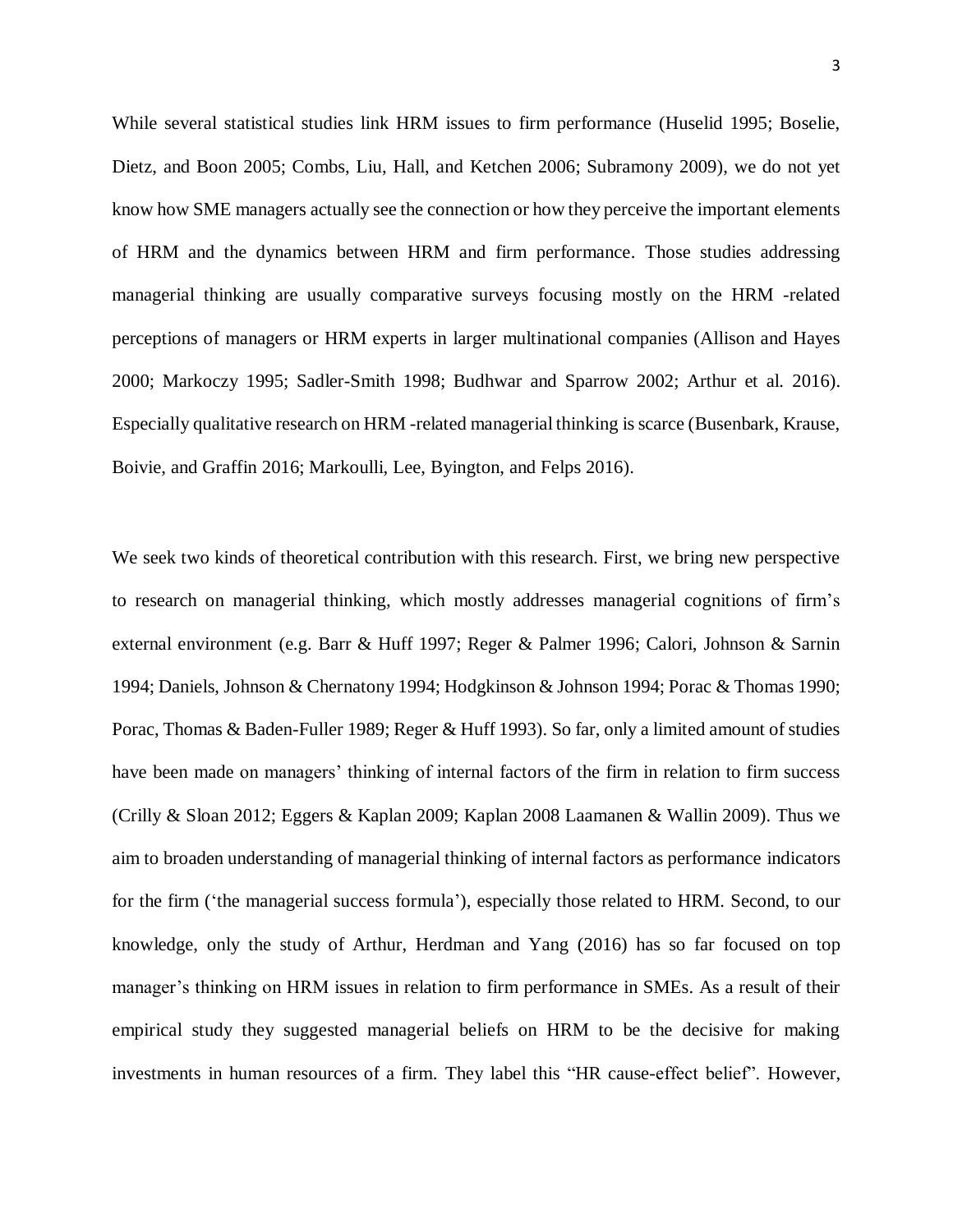when they explicitly suggested the potential HRM perspectives for managers to be considered, we try to find out, what issues and causalities the managers themselves present without any conceptual directing by the interviewer. We particularly seek their spontaneous cause-and-effect explanations between, HRM practices, HRM outcomes and various success factors of a firm. That is to say, we did not want to spoon-feed HRM issues to our informants, and instead monitored if and how the topic of HRM emerged spontaneously among the manager's overall perceptions of important performance factors for the firm. In such a way, our research offers a complementary and alternative view within the current body of knowledge dominated by normative literature and explanatory research.

In this study we wish to open "the black-box" as it manifests in managers strategic HRM thinking by answering the next research questions *1) What HRM practices and HR outcomes do SME managers perceive to be important elements for performance of a firm? 2) What kind of causalities do SME managers see between HRM practices, HRM outcomes and organizational performance?* and *3) Are there differences in managerial thinking concerning HRM and if so what kind of differences can be found?*

The empirical data consist of interviews with 37 SME managers in the same industry (mechanical manufacturing industry). The interview data were collected using the laddering technique (Bourne and Jenkins 2005; Eden and Ackermann 1998) and analyzed by combining content analysis and a cognitive mapping technique (Bartunek, Gordon, and Weathersby 1983; Laukkanen 1998). We found SME managers differ significantly in terms of their HRM-related managerial thinking. The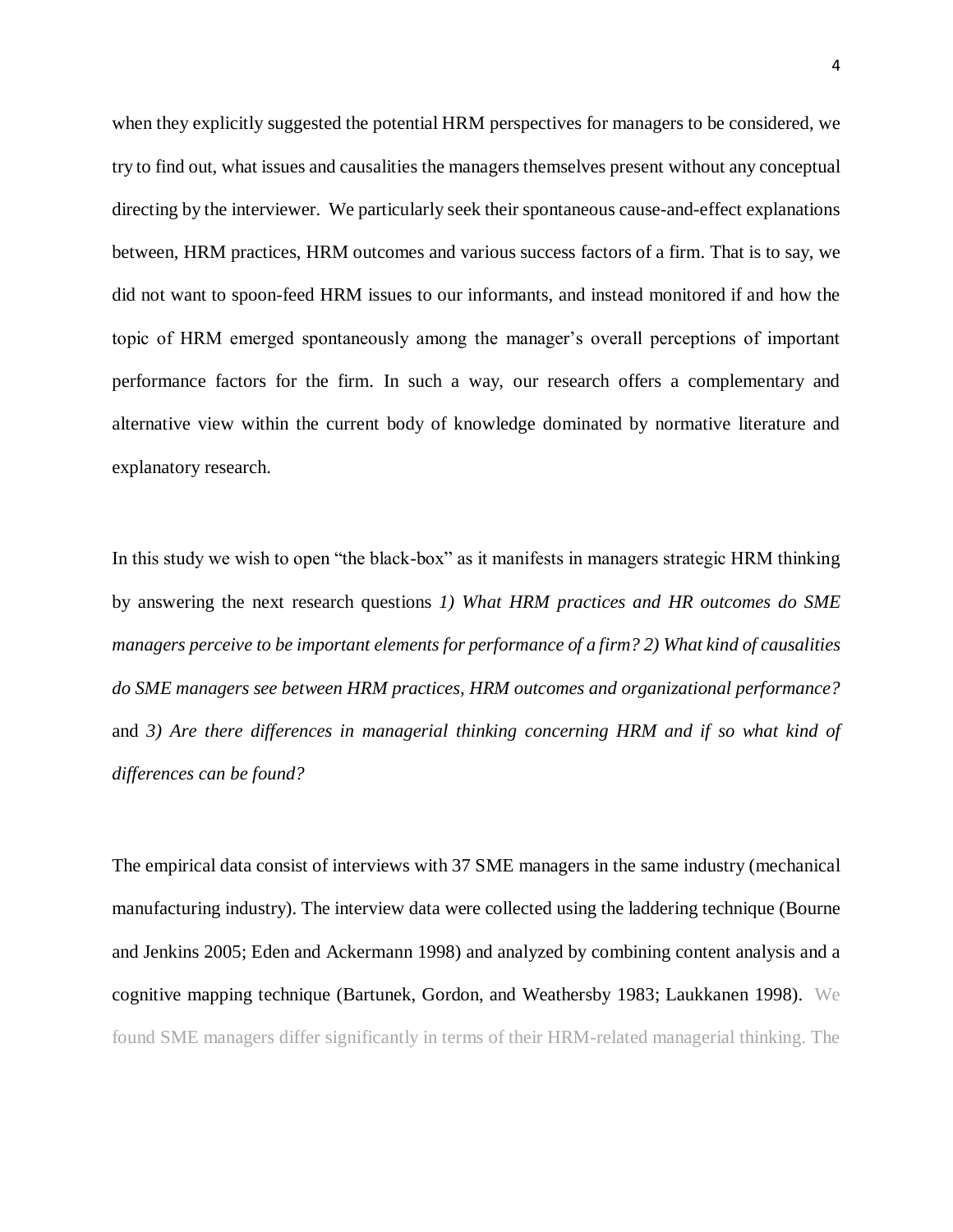differences made it possible to extract various HRM-related logics and compare SME managers in terms of cognitive complexity based on individual causal beliefs.

#### **Theoretical connections between HRM and the performance of a firm**

HRM is a broad area in management including a lot of HRM practices with many different goals in relation to personnel and human capital of a firm. According to the fundamental idea of strategic HRM, *HRM practices* (e.g., selection, training, and rewarding) are causally linked to *HRM outcomes* (e.g., commitment, quality, and flexibility), and further to *behavioral outcomes* (e.g., effort/motivation, involvement, and organizational citizenship), and to *performance outcomes* (e.g., innovations, quality, and customer satisfaction) and finally, to *financial outcomes* (e.g., productivity, profit and return on investment). (Guest 1997). Several comprehensive empirical studies offer evidence of the positive connection between the use of HRM practices and firm performance (Huselid 1995; Guthrie 2001; Evans and Davis 2005; Snape and Redman 2010; Ehrnrooth and Björkman 2012; Jiang, Takeuchi, and Lepak 2013). It has been estimated that 20% of the difference in performance between organizations can be explained by HRM practices (Combs et al. 2006, p. 517).

According to the extensive literature review of Posthuma, Campion, Masimova, and Campion (2013) the most often cited HRM practices are: compensation and benefits; job and work design; training and development; recruiting and selection; employee relations; communications; performance management and appraisal; promotions; turnover, retention, and exit management (Posthuma et al. 2013). In HRM studies these are often conceptually categorized as "clusters" or "bundles" with slightly varying goals. One of the most relevant categorizations is the model of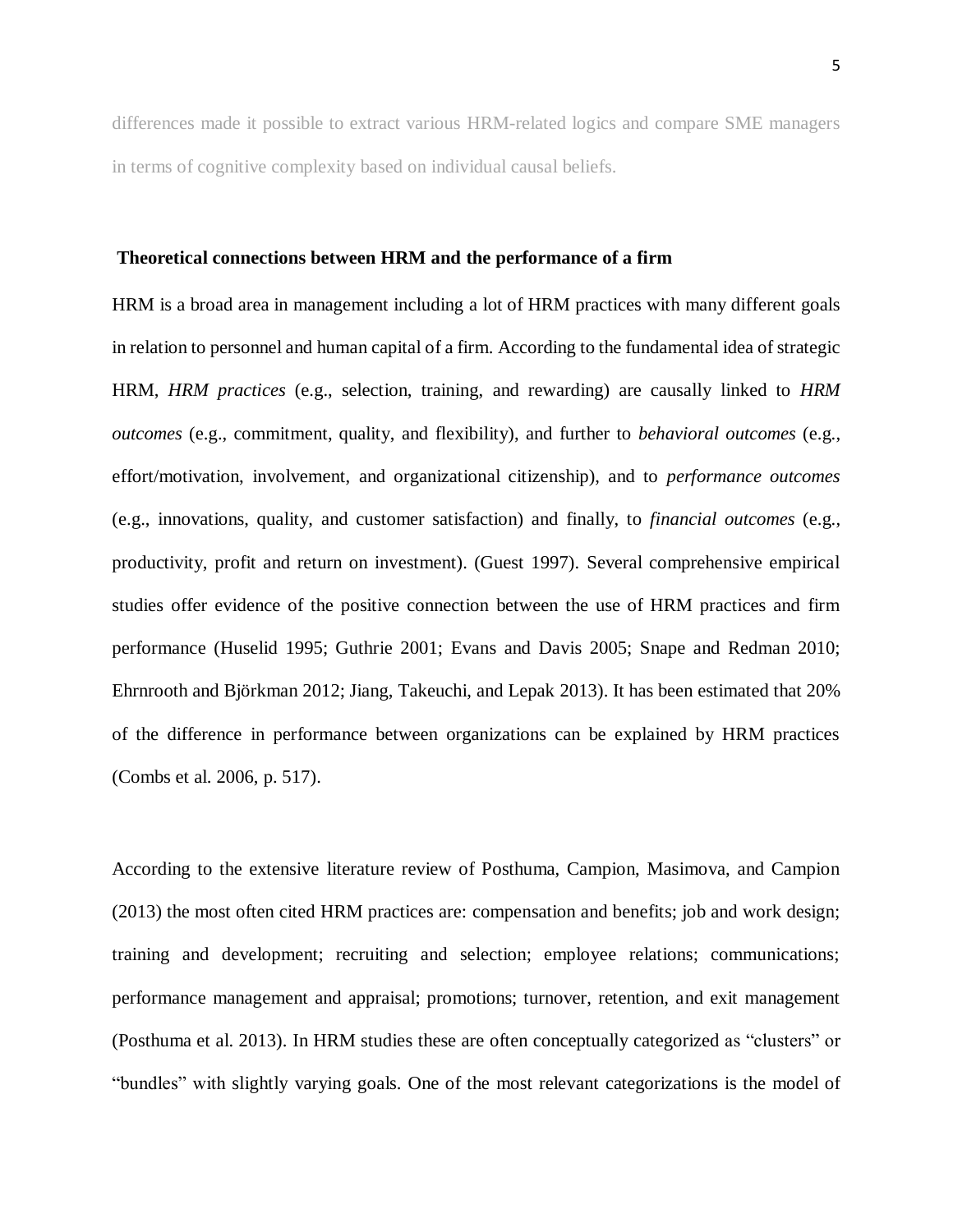three bundles: 1) empowerment-enhancing bundle, 2) motivation-enhancing bundle, and 3) skillenhancing bundle. It has been well described and tested in the meta-analysis of Combs, Liu, Hall and Ketchen, (2006) and Subramony (2009). *Empowerment-enhancing bundle* consist of HRM practices aiming to strengthen the agency of employees for example by facilitating employee participation in decision making. HRM practices such as autonomous work-groups, employee participation practices, job enrichment, grievance procedures, as well as initiative and feed-back systems belong to this category, as well. These can be used as means to strengthen autonomy and responsibility, as well as initiative among employees. *Motivation-enhancing bundle* consists of HRM practices seeking to direct employees to show high level of performance by motivating and directing them to concentrate and improve their efforts on tasks which are important from a firm's perspective. HRM practices such as performance-linked rewarding, performance appraisal procedures, career mobility and planning and health care benefits are included in this bundle. *Skillenhancing bundle* consists of HRM practices targeting to develop employee capabilities to successfully execute the tasks needed to meet organizational goals. Recruitment and selection procedures, job and requirement descriptions, training and development practices are examples of HRM practices of this bundle. Subramony's (2009) meta-analysis revealed a positive relationship between all the three bundles with various business outcomes. It also supported the fundamental idea of "bundle-theory" that the connection between different bundles and performance is stronger than that between single HRM practices and performance. Interestingly, it also showed that the connection is stronger in manufacturing than in service companies.

Several studies have shown the connection between HRM and firm performance in SMEs (Carlson, Upton, and Seaman 2006; Sels, De Winne, Maes, Delmotte, Faems, and Forrier 2006;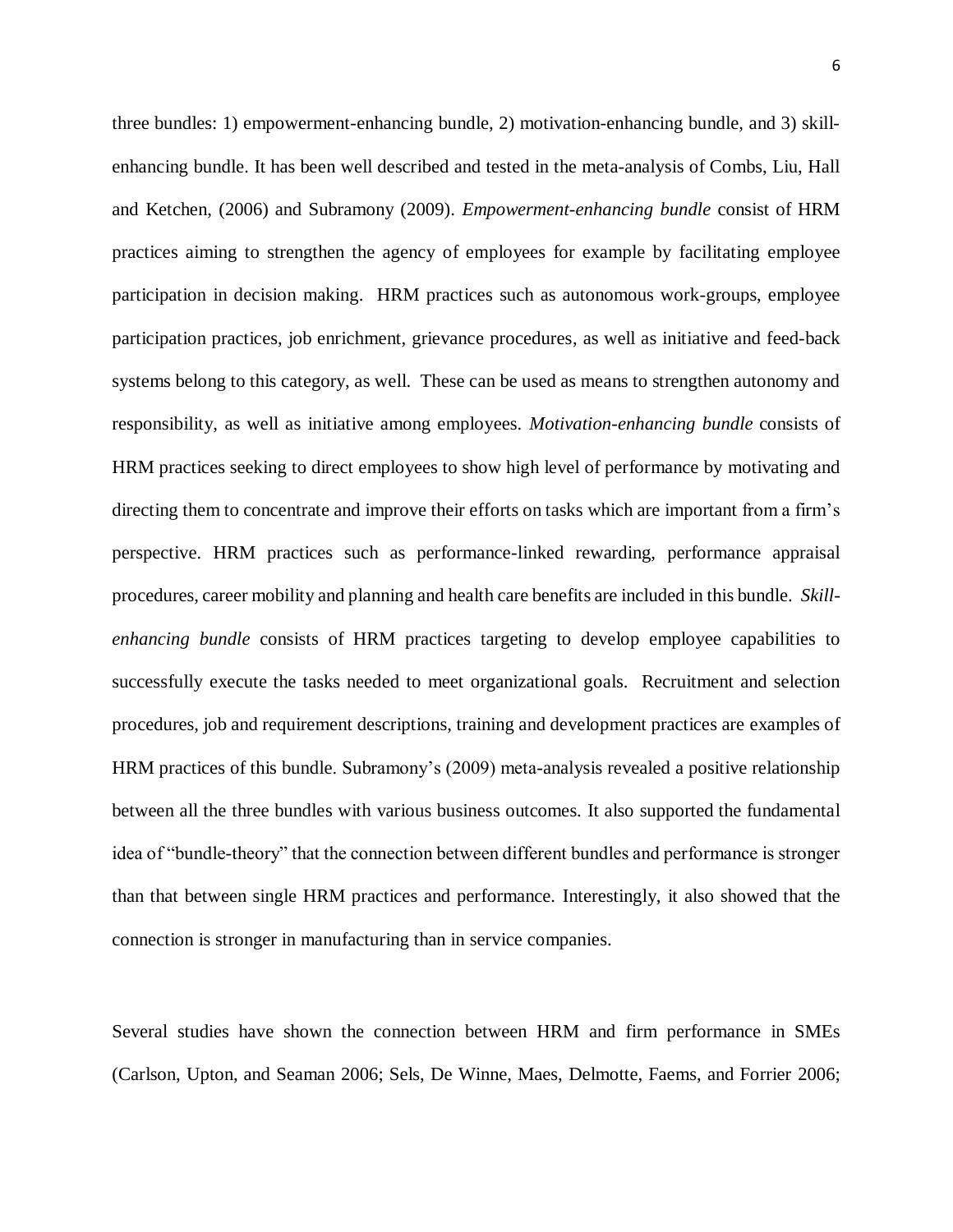Messersmith and Guthrie 2010; Razouk 2011; Sheehan 2013). For example, Carlson, et al., (2006) studied 168 SMEs and found five HRM practices (training and development, recruitment package, maintaining morale, use of performance appraisals, and competitive compensation) to be more important in high-performing firms than in low-performing ones. Sels et al. (2006) found that although wider use of HRM practices increased labor costs, it enhanced the profitability of the firm. Furthermore, Sheehan's (2013) longitudinal study of 336 SMEs showed that the use of human resource practices enhanced profitability and innovativeness in firms. The findings also showed a longitudinal connection between HRM and performance in terms of not only achieving better performance but also maintaining it over a five-year observation period. Training and development was most significantly associated with performance indicators. Sometimes the causal mechanism was unexpected, as in Pajo, Goetzer, and Guenole (2010) who found training and development increased employee awareness of organizational support, and also affective commitment and job satisfaction, which again were connected to better performance.

Managing directors play a distinctive role in the strategic decision making in a firm (Arendt et al. 2005; Papadakis & Barwise, 2002).. Therefore it is understandable that research on managerial cognitions suggest that top managers' cognitive processes related to scanning, sensemaking and interpretation are important factors when trying to understand their actions as decision makers and the strategic choices of a firm accordingly (Hodgkinson & Sparrow, 2000). The fact is that even if the prior research on the HRM–performance link seems to verify the role of HRM as a driver of firm-level performance, research-based view of top managers' thinking of the topic is very scarce. Already 13 years ago Becker and Huselid (2006) suggested that we should try to understand better the variance in HRM "quality" across firms by investigating the level of HRM knowledge of managers. However, very little has been done so far. Arthur et al. (2016) are the few who have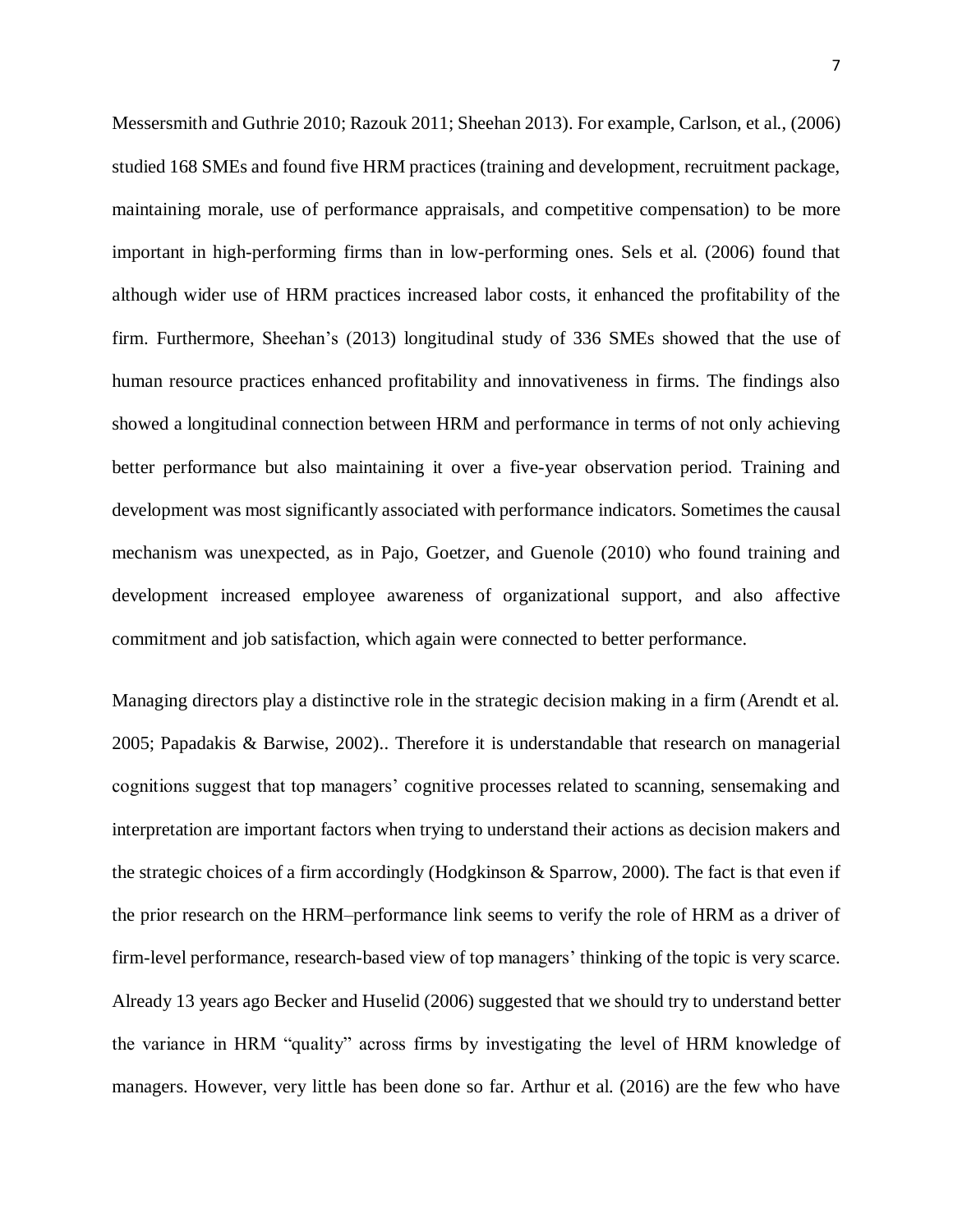approached top management's perceptions on HRM as performance factor. Their empirical study in 204 franchise hotels in the USA revealed that managers' value-based HR cause-effect beliefs significantly affected the adoption of HRM practices in their firms. They measured cause-effect belief by asking respondents (members of top management team) only to rank five performance factors (technology, improvements in the quality of materials, HR programs, physical plant improvements and customer service program) from 1 to5 based on "the degree to which investments in this area impact hotel performance" (ibid. p. 420). Their findings clearly supported the hypothesis that managers' cause-effect beliefs play a significant role in adopting HRM practices and also influence their efficiency in organizations. Our study is strongly inspired by the study of Arthur et al. (2016). Our approach is, however, different as we apply more clearly the causal mapping procedure explained in more detail in the next section.

#### **Data and Methodology**

Research on managerial thinking can be classified into five separate approaches: managerial attention, categorization, causality, argumentation, and schemas (Huff 2013). The current study addresses managers' causal beliefs on the link between HRM practices, HRM outcomes, and firm performance. Causal beliefs are important means by which individuals can organize the complexity of the world and thus make decisions more easily. Danks, for example, (2009) described humans as *causal cognizers*, who tend to learn the causal structure of the world, use causal knowledge to make decisions and predictions, and use their beliefs to generate explanations of causalities. We addresses causal beliefs of managers holding a CEO position in an industrial (metal and engineering industries) SME. Common denominators for the interviewed managers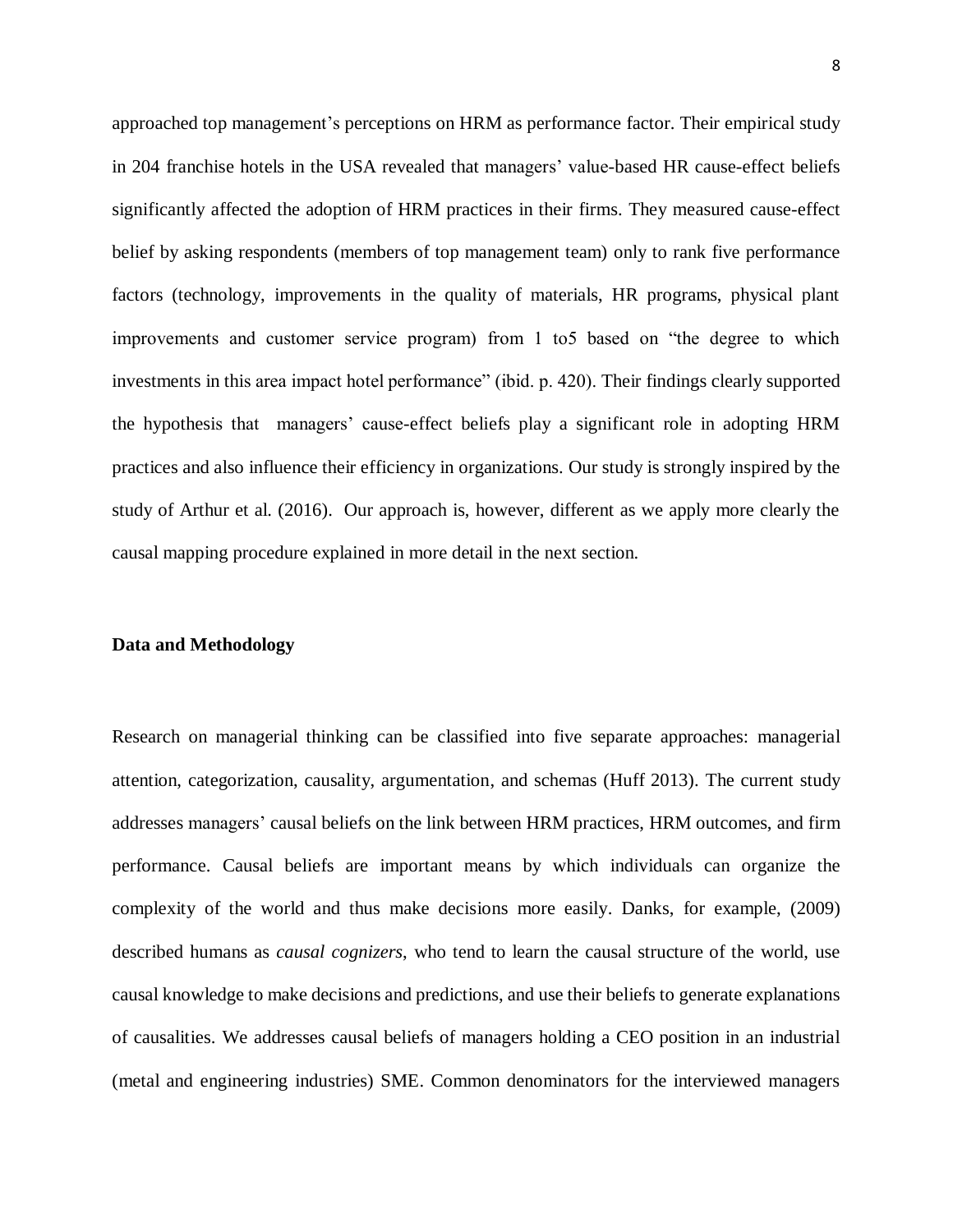were the industry and CEO position of manager in a SME. According to previous studies, both the industry and the size of the firm influence the emphasis placed upon HRM policies (Choo, Halim, and Keng-Howe 2010. Restricting contextual differences is recommended as a means of making individual managers' cognitive maps comparable when the individuals share a cultural closeness (Jenkins and Johnson 1997; Eden and Ackermann 1998).

We started gathering theinterviewees by listing suitable firms in five provinces using internetbased regional business directories and companies' homepages. We contacted the managing directors of the firms by telephone and explained the idea of our study and the protocol of the faceto-face interview. In this phase the usual reaction of contacted managers was curious and positive, but some of them refused to participate because of their tight timetables. At the end of the day we found 37 managers, who volunteered as informants in our study.

Several features were common for the informants. All the managers had an engineering education except two with business education. All but two of the interviewees were men, and the age of the group ranged from 37 to 62 years old. All had considerable experience within the industry and had been in their current positions for periods ranging from 1 year to 18 years. We assume the managers interviewed represent typical managers in industrial SMEs in Finland. Our aim was not to make any educational or other personal comparisons between the managers, not to speak about comparisons between the companies they represent. However, in order to understand the context, also some details of their companies are worth noticing. They represented SMEs with 50–250 employees and the annual turnover of the firms varied from EUR 1,500,000 to EUR 20,000,000. All the firms had both domestic and international customers. The performance of the companies differed; during the previous five years the average EBIT % for the companies varied between -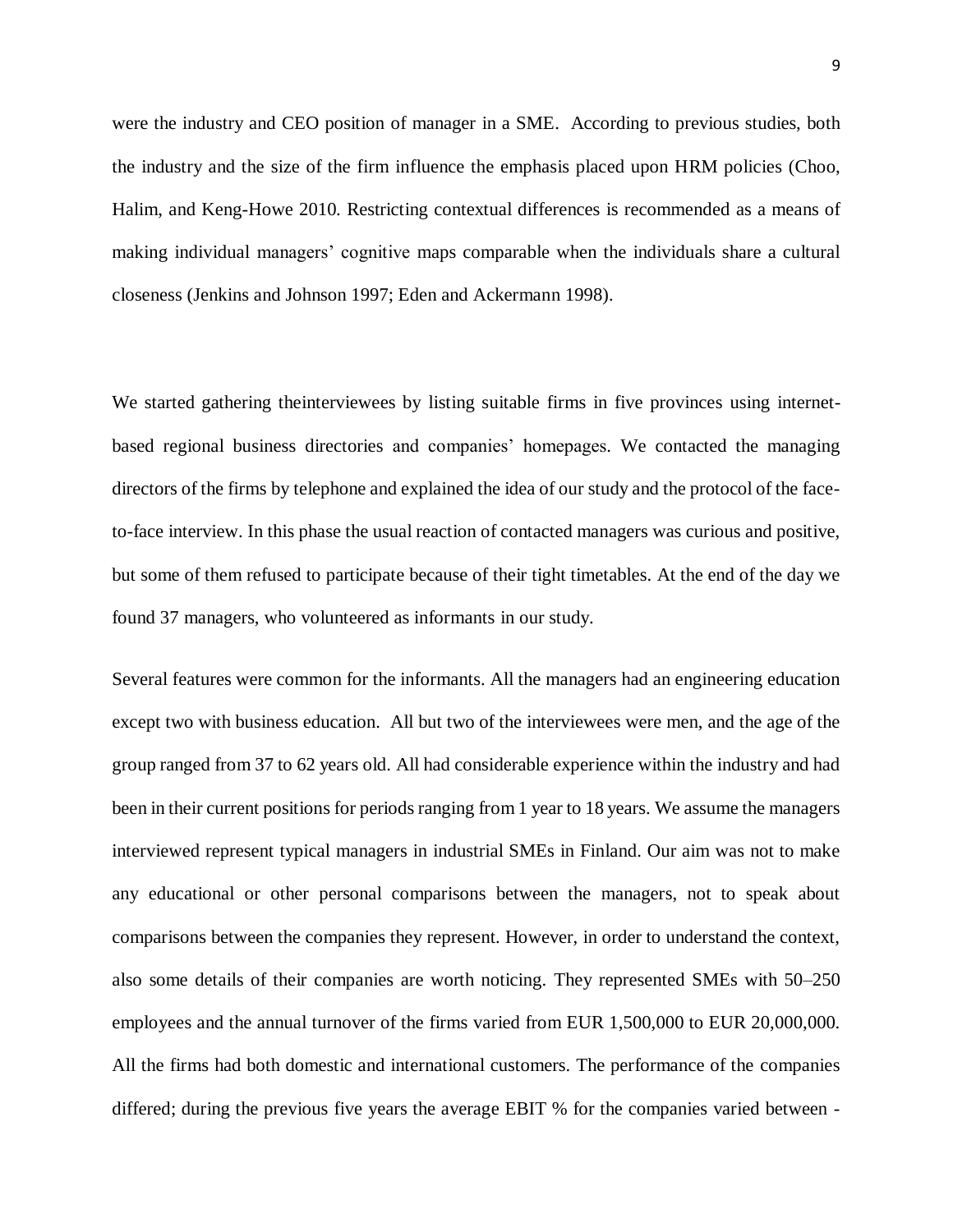1,5% to 21,7%; and the growth % varied between -37,4% to 69,3%. The companies' were foundries, machine shops, manufacturers for heavy industry, and other technological competence requiring companies. However, we did not investigate actual performance of the firm in relation to top manager's thinking of HRM as performance factor and thus the above remains only as background information.

The key idea of our study was that we wanted to see how managers relate HRM to firm performance as embedded in the overall set of managerial means to achieve high organizational performance. Therefore, we did not ask anything about HRM or any other specific managerial issue in the interviews; all the content on HRM was produced inductively by the interviewees. The interviews were conducted using the laddering technique (Bourne and Jenkins 2005) starting with the question: "What do you consider the most important performance factors of a firm?" The subsequent questions started the path toward understanding each manager's causal beliefs on firm performance: "What are your main managerial means to achieve the goal?" The process continued using back (what causes it) and forth (what are its effects) questions within those managerial areas the interviewee raised. We consciously avoided suggesting the interviewees consider any HRM (or other) topics and stressed that their responses should not be confined to the context of their current firm, but should address success factors on a general level.

The interviews were conducted face-to-face in the manager's office or in a meeting room of the firm and lasted between one hour and two and a half hours, with the average being 90 minutes long. They were tape-recorded and transcribed verbatim for analysis. The interviews produced 467 pages of material comprising around 180,000 words. The explanations or examples that managers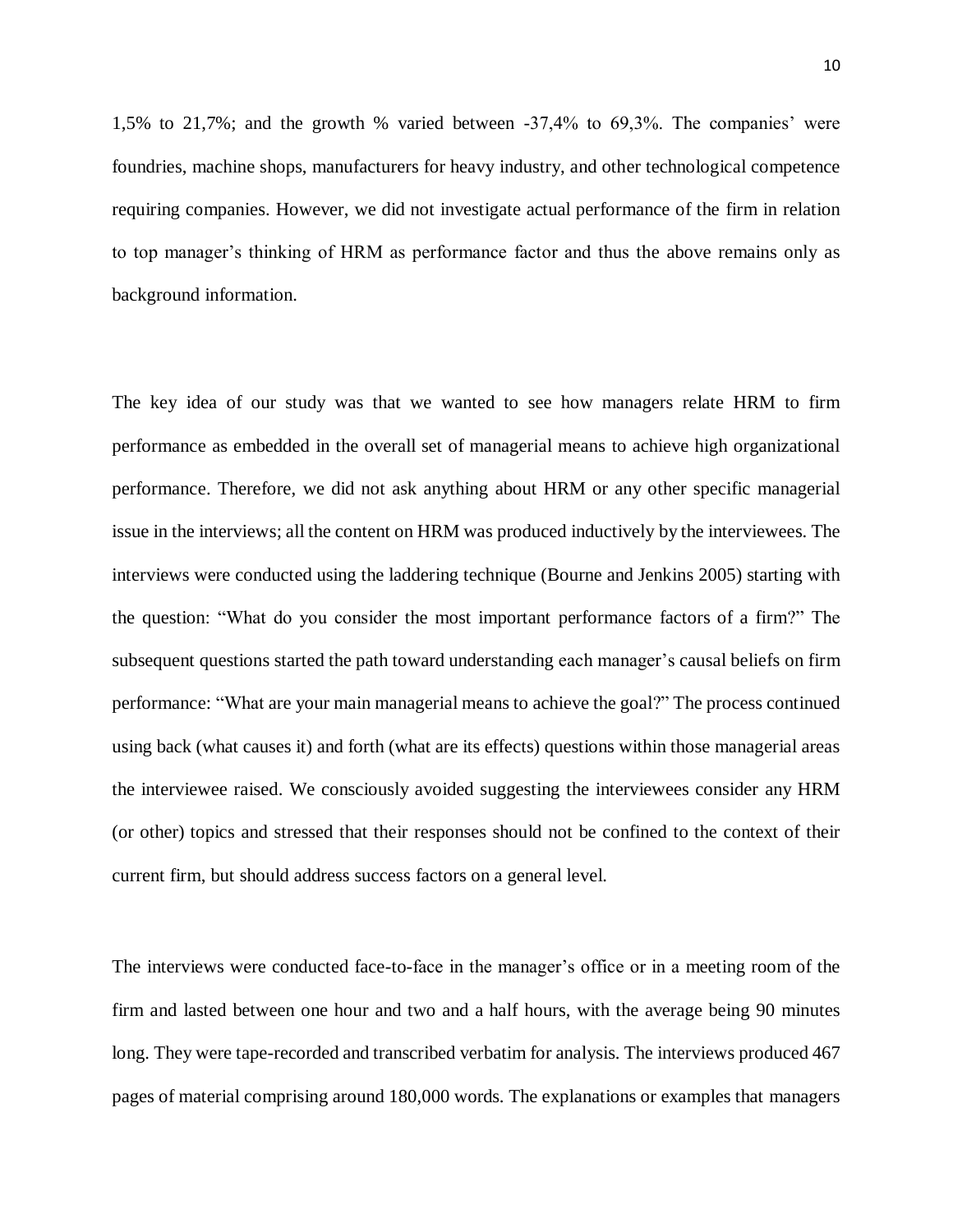gave when justifying their causal beliefs varied in length and style. The next examples illustrate the nature of the material:

*I would say that first, you need the right strategy and ability to follow through on that strategy. And the thing that ensures you have the ability to follow through on that strategy is the organizational culture. Organizational culture is the biggest success factor. When I've read how organizational culture is defined, well, I think that it's 100% true that it is the reason why a company succeeds. (Manager 36)*

*Yeah, I think it's a basic requirement that people enjoy it and like it in the firm. Like, of course this is all dependent on what attitude people come to work with. (Manager 24)*

Visualizing the informant's thinking is important with the chosen method (Eden and Ackermann 1998). We tested the practicality of various tools to present the input visually (post-it notes, a white board, and IT applications) in three pilot interviews before the actual interviews. After piloting and analyzing the pros and cons of the techniques among a group of researchers, we found the simple pen-and-paper technique to be the most relevant technique to gather the data. The interviewer sketched a visual map on paper during the interview, and showed the map to the informant at the end of the interview with a summarizing discussion intended to confirm the interviewer's interpretations. Each of the causal maps was drawn and interpreted more thoroughly afterwards based on the transcribed interview, and was sent to the interviewee to be complemented or confirmed.

The starting point of empirical analysis was a dataset consisting of 37 interviews concerning managers' causal beliefs on factors they regard as important for the high performance of firm (Figure 1). This entire data is not the primary source of information for the current research, but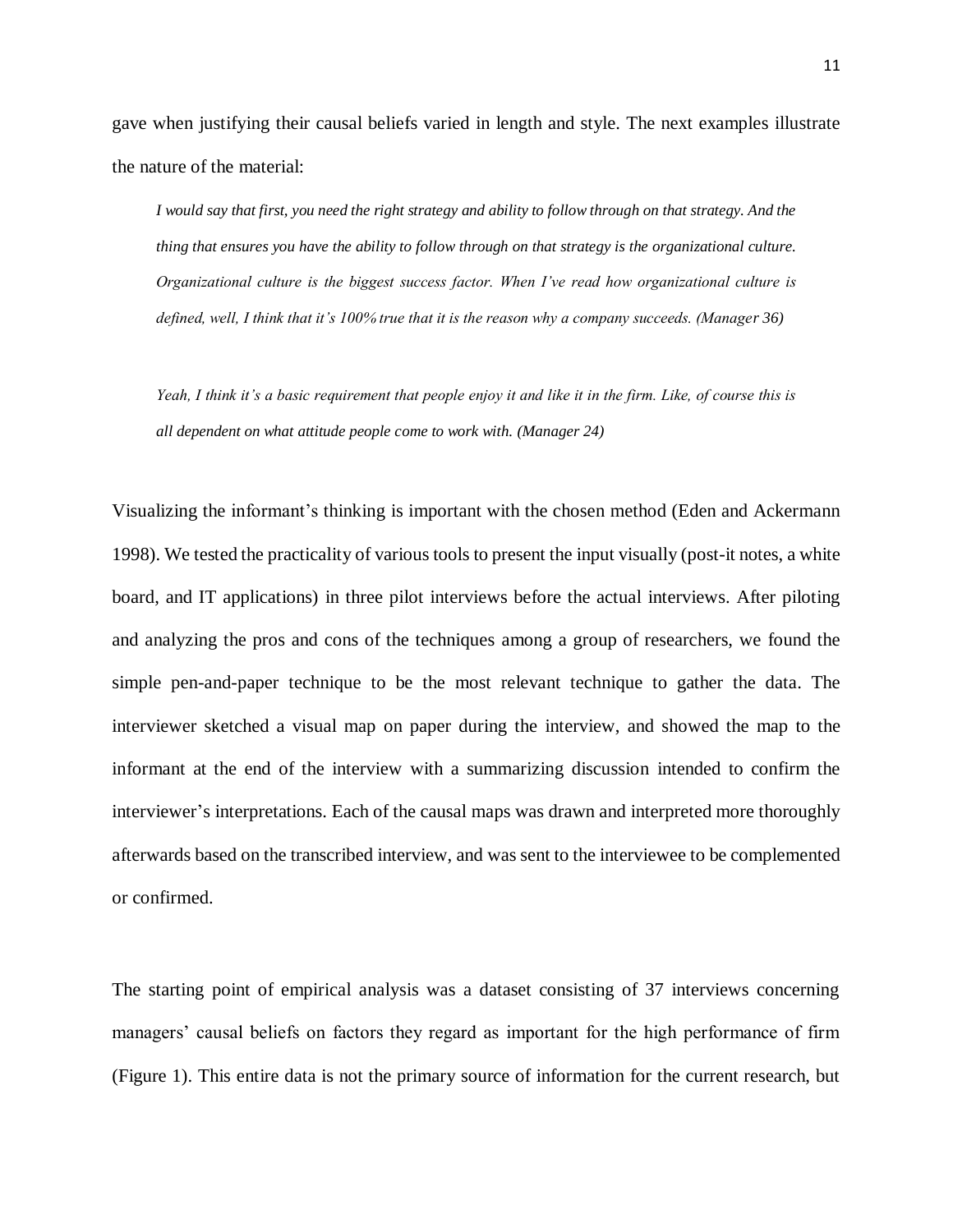we were able to make an overview of what kind of general managerial themes the interviewees raised up and what was the relative position of HRM –related issues in managers' thinking. The analysis was continued by selecting all HRM –related texts in the data, which set of data formed the main source of overall descriptive analysis for the purposes of this study. This overall data was content analyzed by using N'Vivo 10 software in order to find out the appearances of HRM – related constructs (practices and outcomes) in the data. This analysis makes it possible to give an answer to the research question 1 (*What HRM practices and HR outcomes do SME managers perceive to be important elements for performance of a firm?)*

Empirical analysis was continued by the final formation and graphical presentation of all the 37 maps of managerial beliefs on HRM as a performance factor. As pointed out earlier, preliminary maps were already sketched during the interviews. In this final phase we used the interview data to further verify that the maps drawn correspond interviewees' actual opinions and sayings. When doing the closer analysis concerning HRM-performance causalities in managers' thinking, we carefully re-red each of the interview transcripts. We also drew more detailed manager-specific maps on the perceived connections between HRM and firm performance. Following the recommendations by Eden and Ackermann (1998), each researcher in the group participated in the analysis by individually drawing the maps of each manager. The maps used in the later analysis were a result of mutual negotiations and comparisons between the maps, sometimes verified by re-reading the interview texts. That step was followed by the analysis of the general patterns of causal beliefs encompassing HRM practices, outcomes, and firm performance. Following the procedure suggested by Tyler and Gnyawali (2009) and Laukkanen (1998) we developed standardized concepts based on initial idiosyncratic concepts in order to enable a comparison of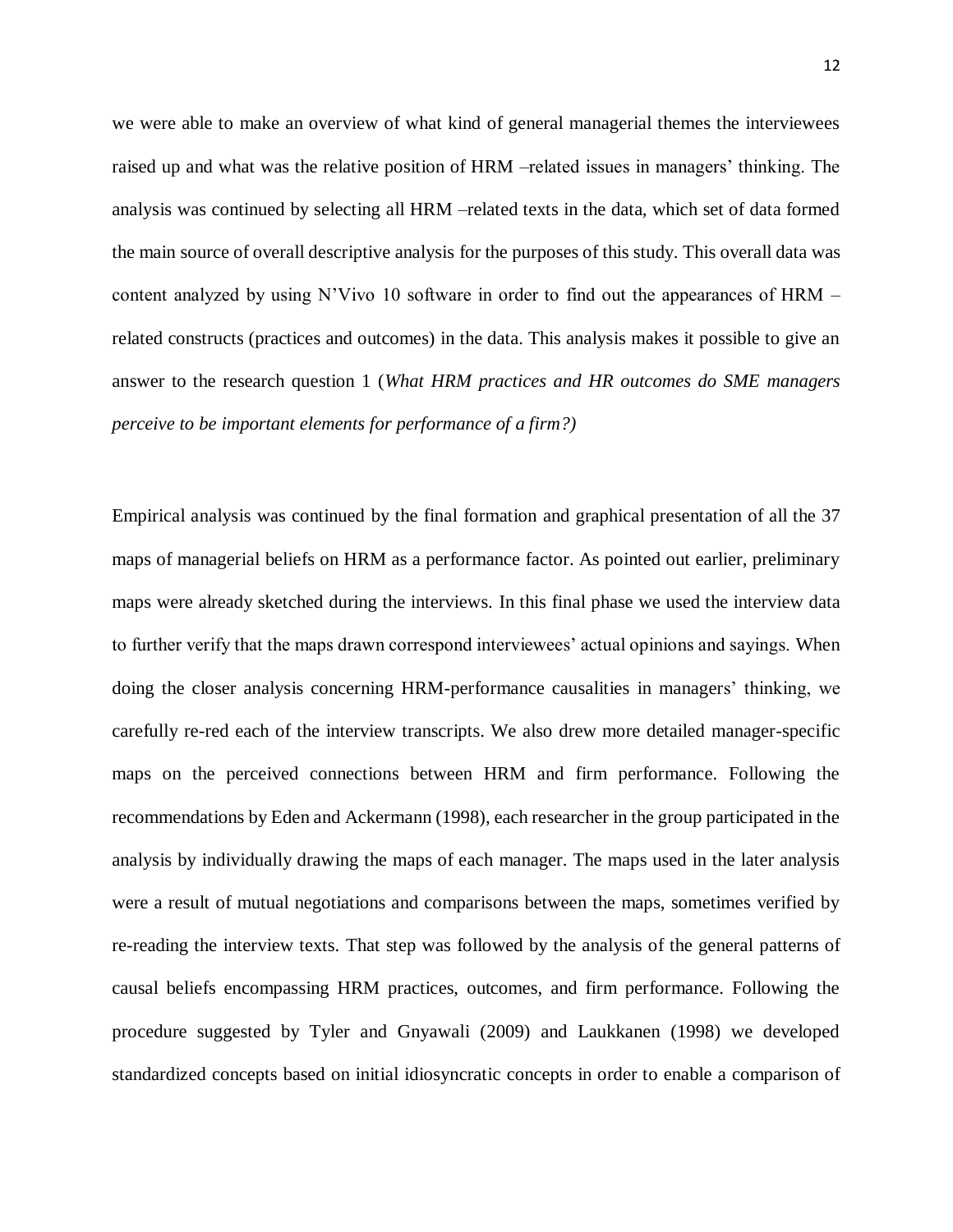manager-specific cause maps. We paid particular attention to the emergence of *core HRM constructs* in individual manager's maps to understand the dynamics of managerial thinking. Core constructs are the most central nodes through which other nodes are connected (Eden and Ackerman 1992).

After the above procedure the data was in a case data format consisting of 37 graphical maps of managers' causal beliefs. This data is the primary data in this study and it was used to answer the last two research questions. First, we compiled causal maps into one general map showing the general patterns of SME managers' thinking consisting of (1) the most common HRM practices, (2) the most common HRM outcomes and (3) the most common organizational performance criteria, and the observed links between these nodes. This analysis makes it possible to answer to the second research question (*What kind of causalities do SME managers see between HRM practices, HRM outcomes and organizational performance?).* The study was continued by a comparative analysis of managerial thinking on HRM. We categorized managers into four groups by using three indicators reflecting their HRM thinking: 1) the amount of all the nodes related to HRM issues (incl. HRM practices, HRM outcomes and performance criteria connected to them), 2) the links/nodes ratio of each map and 3) the centrality of HRM core construct in a causal map The first indicator reflects the abundance of HRM related issues in manager's thinking. The second indicator, again, reflects the cognitive complexity (Bartunek et al. 1983) of managers' HRM thinking, which is a result of manager's ability to link HRM issues together (between practices and outcomes) as well as between HRM issues and various performance criteria. The third indicator reflects the quality of managers' HRM thinking by focusing to the centrality of core HRM construct(s) (Eden and Ackerman 1992).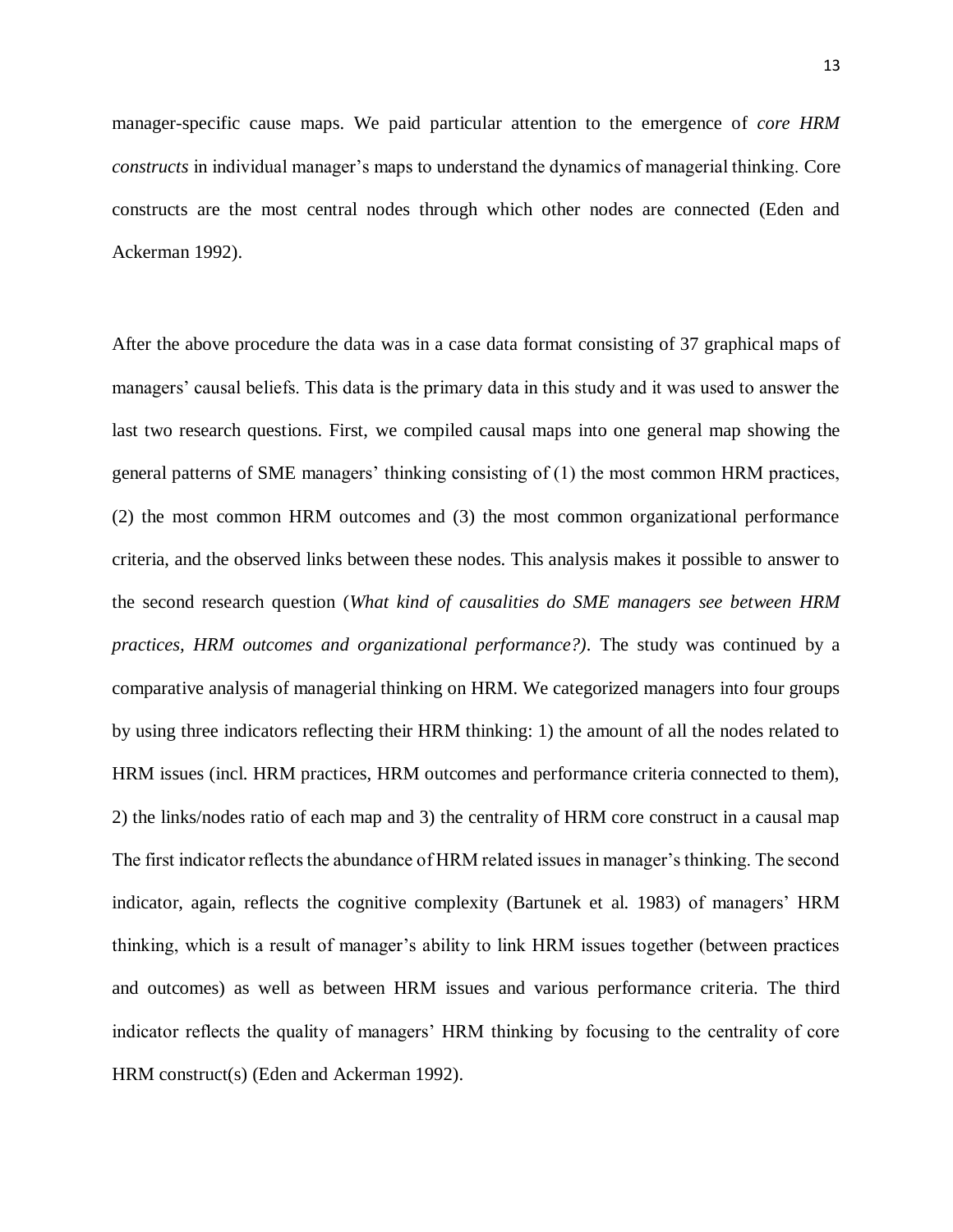#### **Findings**

In the following three sections, we first present an overview of the appearance of HRM practices and HRM outcomes (RQ1), followed by the findings concerning general patterns of managers' causal beliefs about different HRM issues and performance (RQ2), and finally the results of the comparative analysis of SME managers categorizing them in four groups according the abundance and cognitive complexity of their thinking related to HRM issues as firm performance drivers (RQ3).

As a short overview on the basis of the whole data, the interviewed managers considered customer relationships, production and technology, and products and product development most frequently as means to high organizational performance. Compared to other themes human resource management get equal attention with themes like supply chain management and partnerships, organization and process development, and strategy and goal setting. As an overall finding we can say that HRM –related means to high organizational performance are not the most common ones in SME managers' managerial arsenal. However, all managers except one did recognize HRM as a performance driver in a way or another and with varying magnitude.

#### *The Appearance of HRM Practices and Outcomes in Managerial Thinking*

The managerial HRM arsenal varied greatly among the managers: nine of them mentioned 10–17 different practices or outcomes, 16 raised between five and nine, and 11 named fewer than five HRM-related issues. In total, managers mentioned 22 different **HRM practices** (Table 1). We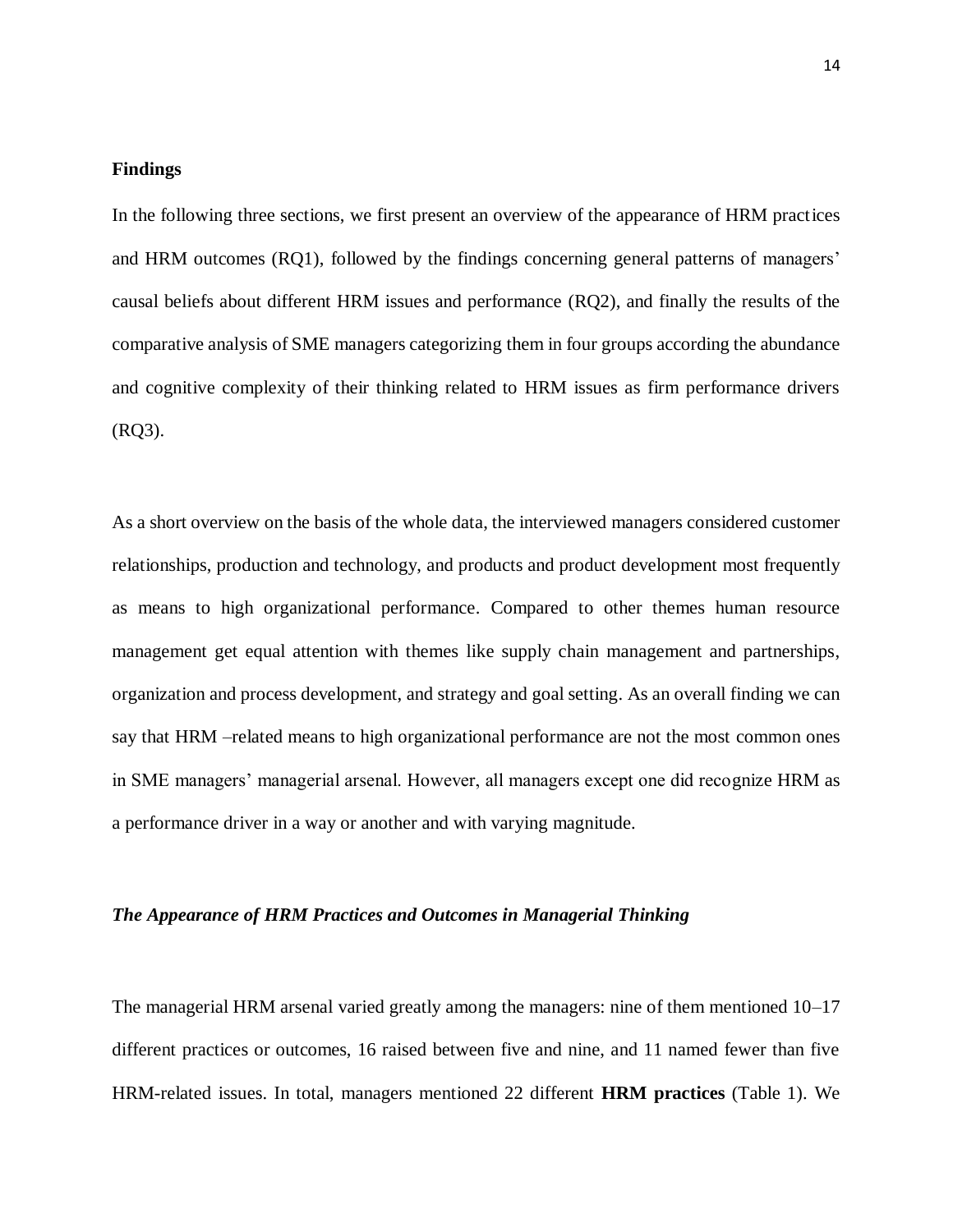used the categorization presented in Posthuma et al. (2013) to group all the mentioned practices and found two new categories of HRM practices: *promoting well-being, health, and safety* and *resourcing*. The HRM-practice category *turnover, retention and exit management,* identified by Posthuma et al. (2013) was completely absent from the data. As many as 21 managers named at least one practice related to *training and development* as a mean to improve performance. The most often mentioned specific practice was traditional *training* (14), whereas *work-based learning (7)*, *developmental discussions (5)*, *peer learning (3),* and *knowledge mapping* (2) were mentioned by only a few managers. *Job and work design* was mentioned by (20) managers referring most often to *specification of tasks and roles (9)* of employees.

#### >Insert Table 1 here<

The most commonly mentioned **HRM outcome** was *job satisfaction and motivation* as 28 managers mentioned it in one form or in other (see Table 2). More specifically, they talked about work engagement (14), job satisfaction (12) and work motivation (10) as the key outcomes of successful HRM. The category *knowledge and skills*, as well as the category *performance of employees* were mentioned by 20 managers. The category *commitment of employees* was identified in one form or another by 15 managers; *dynamics of workforce* (referring to the attitudinal and skill-based flexibility of employees) was raised by 12 managers; and organizational *culture and climate* was mentioned by 11. Four of the managers viewed employer image as an outcome of HRM as an important performance factor of a firm.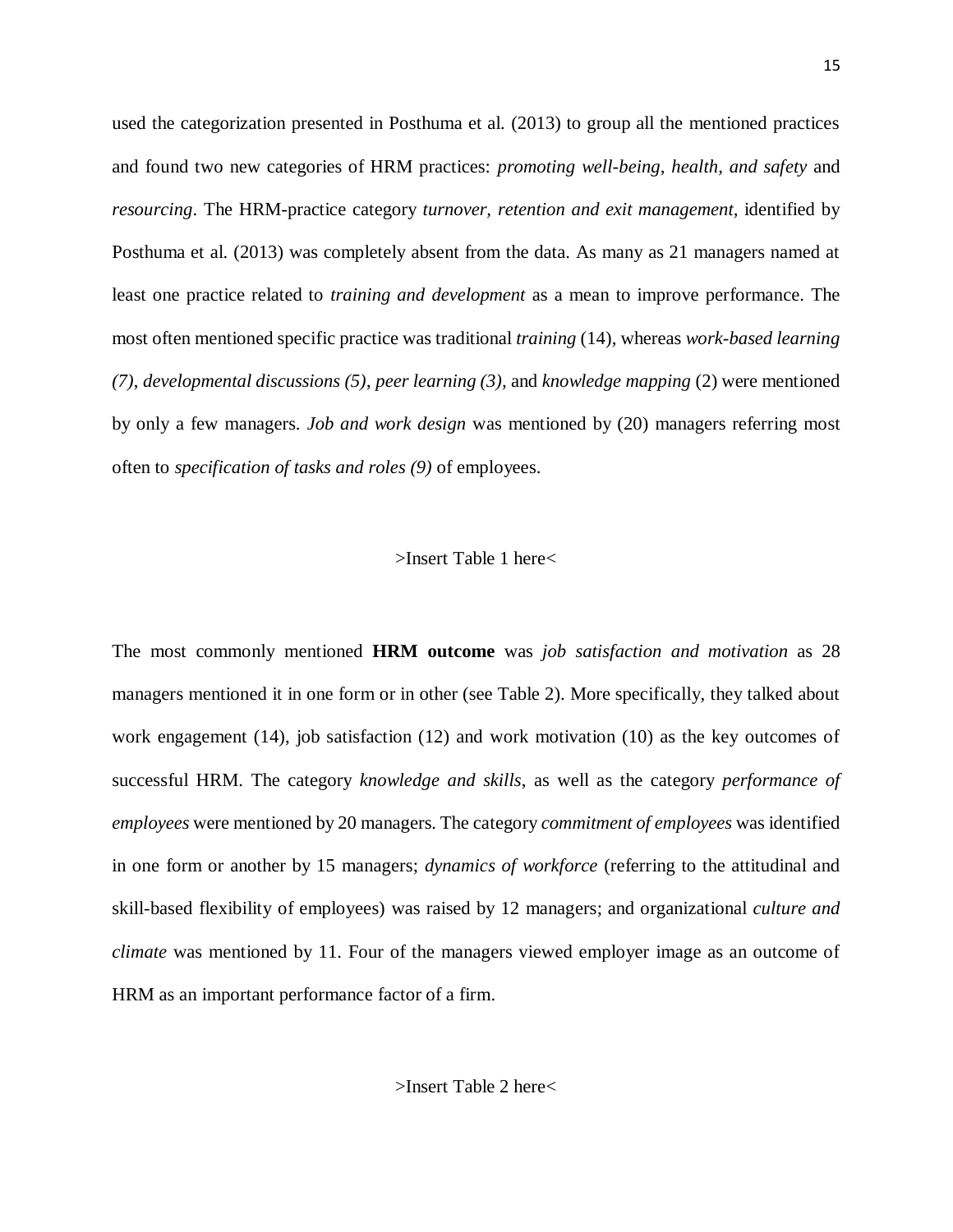## *Patterns of Causal Beliefs between HRM Practices, HRM Outcomes, and Organizational Performance*

In order to get an overview of the causalities recognized in the group of 37 managers, we combined the detailed information of causal connections between HRM practices, HR outcomes and organizational performance presented by each manager. The most often mentioned connection linked training and development to knowledge and skills: 19 managers raised it up explicitly in their performance explanations. Eight managers explained that job satisfaction and motivation could be influenced by promoting health and safety and seven of them thought that it can be promoted by means of job and work design. Also seven of managers presented job and work design as a means for fostering performance of employees and five of them thought that it can be done mainly by careful recruitment and selection. All of the other causalities were mentioned by only a few managers.

HRM was seen merely as a source for exploitation rather than exploration as the most usual performance factors were effectivity or productivity type of indicators. Regarding the appearance of exploitative pursuit, it is noteworthy that in our sample of 37 managers, only two suggested innovativeness as a strategically important outcome of HRM. This result may stem from all the interviewed managers working in the industrial context at the time. Here is one example of this kind of reasoning where the manager explains how health and safety activity is connected to efficiency:

*We have an initiative scheme, but you know, it didn't give us a single development idea. And then we*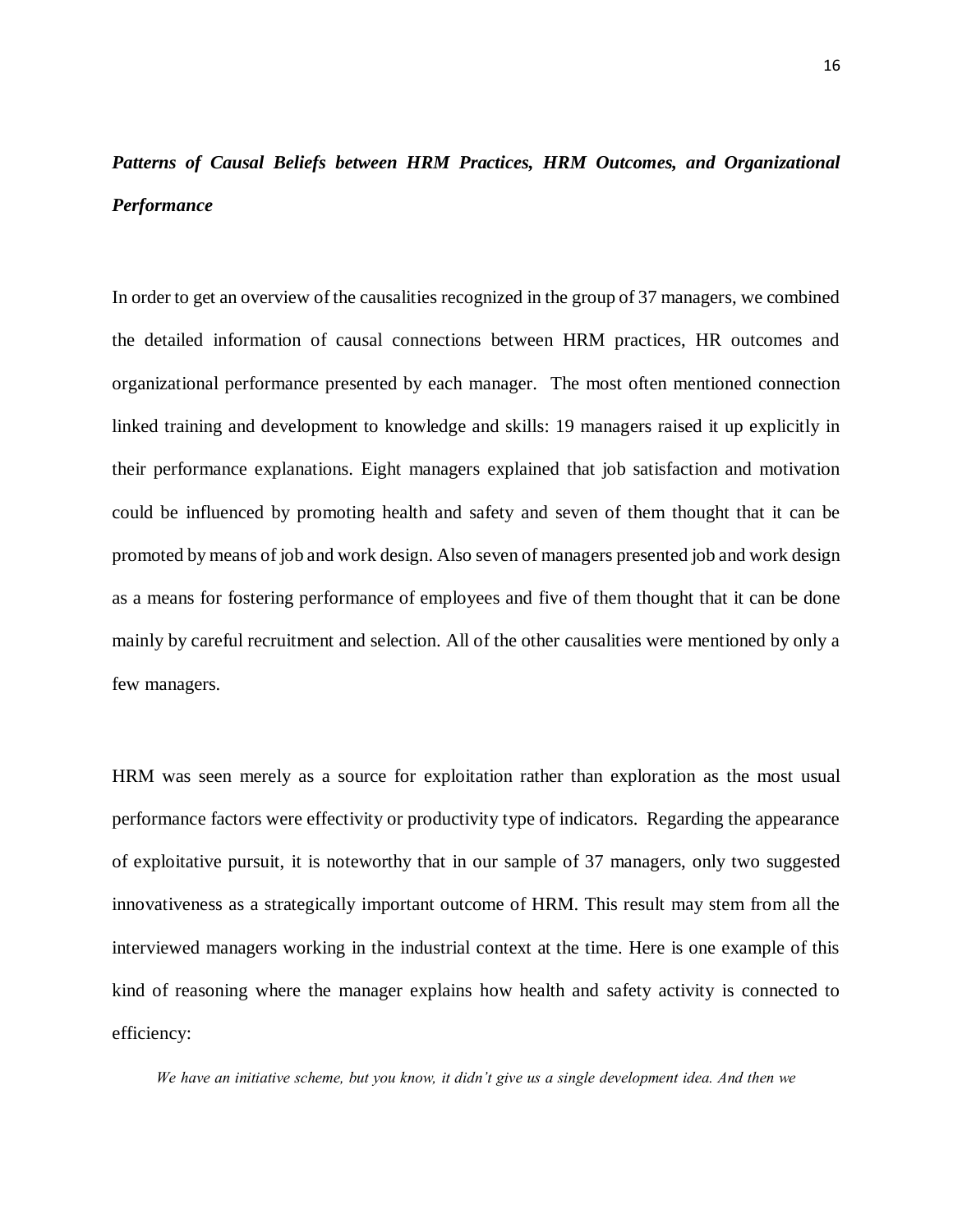*had a competition supposedly for health and safety, like who notices the most health and safety issues. We had 70 a month! There was a huge desire to develop things from a health and safety perspective. No one can say that's a bad goal. So, for example, you do a risk analysis about the most critical events that could occur during welding. So, they notice that, hang on, if we improve this here, it'll actually also improve the efficiency of our work procedures. So, through health and safety, we started getting a lot of good stuff for efficient and functional work processes as well. (M31)*

When managers talked about HRM practices and outcomes, they rarely very explicitly spoke about causalities between them and firm-level performance. They might say, for example, that "*we do not have any performance-based rewards or bonuses*" (M19) but stop short of explaining any influences of the policy. Even if they were asked "why so?" or "what influences that?" the causal chains they presented were often short and superficial, for example: *training salesmen on products* > (leads to) *better sales* (M25). More detailed, longer, and more cohesive argumentation chains leading from HRM practices to HRM outcomes and, further, to firm performance were quite rare, but some were discernible: Developmental discussion (leads to) > goal and strategic awareness > (increases) trust in management  $>$  leads to better work motivation  $>$  (leads to) better efficiency  $>$ (leads to) better customer value (M5). The longest HRM -related causal chain included seven links, while the average chain had three links. The most typical causal chain for performance was: *training employees* > (leads to) *better knowledge and skills* > (leads to) *good performance of the firm.* In fact, most of the causalities were presented as common truths that did not need further explanation. The findings indicate certain managers had a poor understanding of both the "toolkit" of HRM and its potential to drive performance.

Further, when we analyzed and compared the individual cause maps more thoroughly, we noted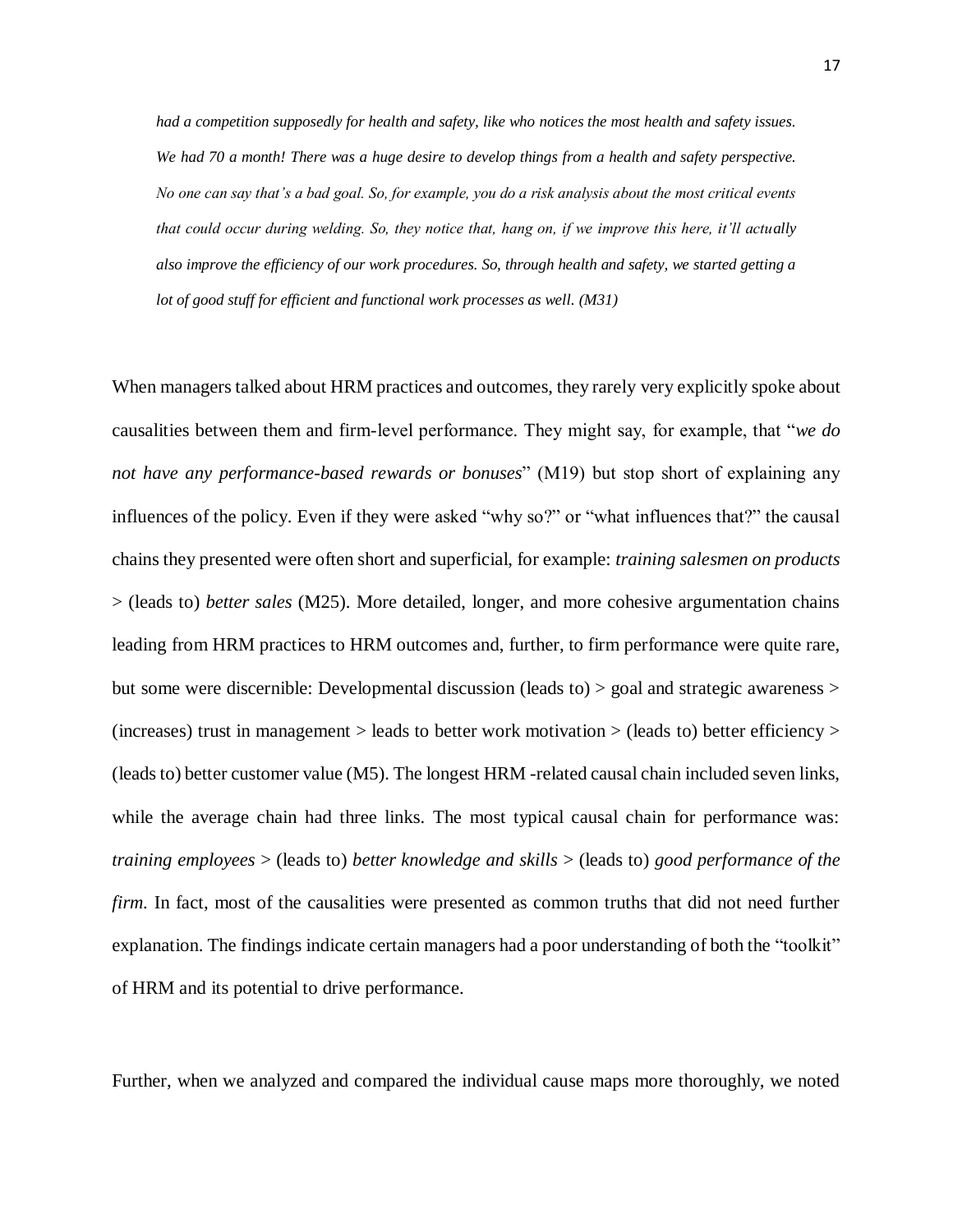that for 14 managers the HRM practice *knowledge and skills* appeared to be the core HRM construct through which several HRM practices were interpreted as affecting firm performance. As an example of rich HRM thinking, the input of M7 indicated "competent personnel" plays a central role in her causal logic. Her means of improving the knowledge and skills of personnel were *systematic knowledge reviews, training, recruiting,* and *engaging personnel*. With regard to training, her causal chain started from a *developmental discussion* > (leading to) *training plan* > (making it possible to get) *effective training* > (resulting in) *competent personnel*. Generally, the most common HRM practices behind knowledge and skills were *training, work-based learning,* and *recruitment*.

The HRM outcome *job satisfaction* was a core HRM construct in six cause maps. The thinking of M1 exemplifies rich managerial thinking centered around job satisfaction as the core HRM construct: he believed that if teams are empowered, the work environment promotes health and safety, communication is open, the common rules are clear, employees can participate in recruitment processes and industrial relations are managed well, employees are satisfied and that drives firm success. Six managers thought that job satisfaction and motivation could be influenced by *promoting well-being, health, and safety,* and five of them thought that it could be promoted by means of *job and work design*. Three thought that *training and development*, *employee participation*, *communications,* and *compensation and benefits* promote job satisfaction.

We found *employee performance* (referring to performance in general, development activities, and low levels of sickness absence) to be a core construct only in two managers' thinking. Of those two, M37 thought that innovativeness among employees is the most important factor for firm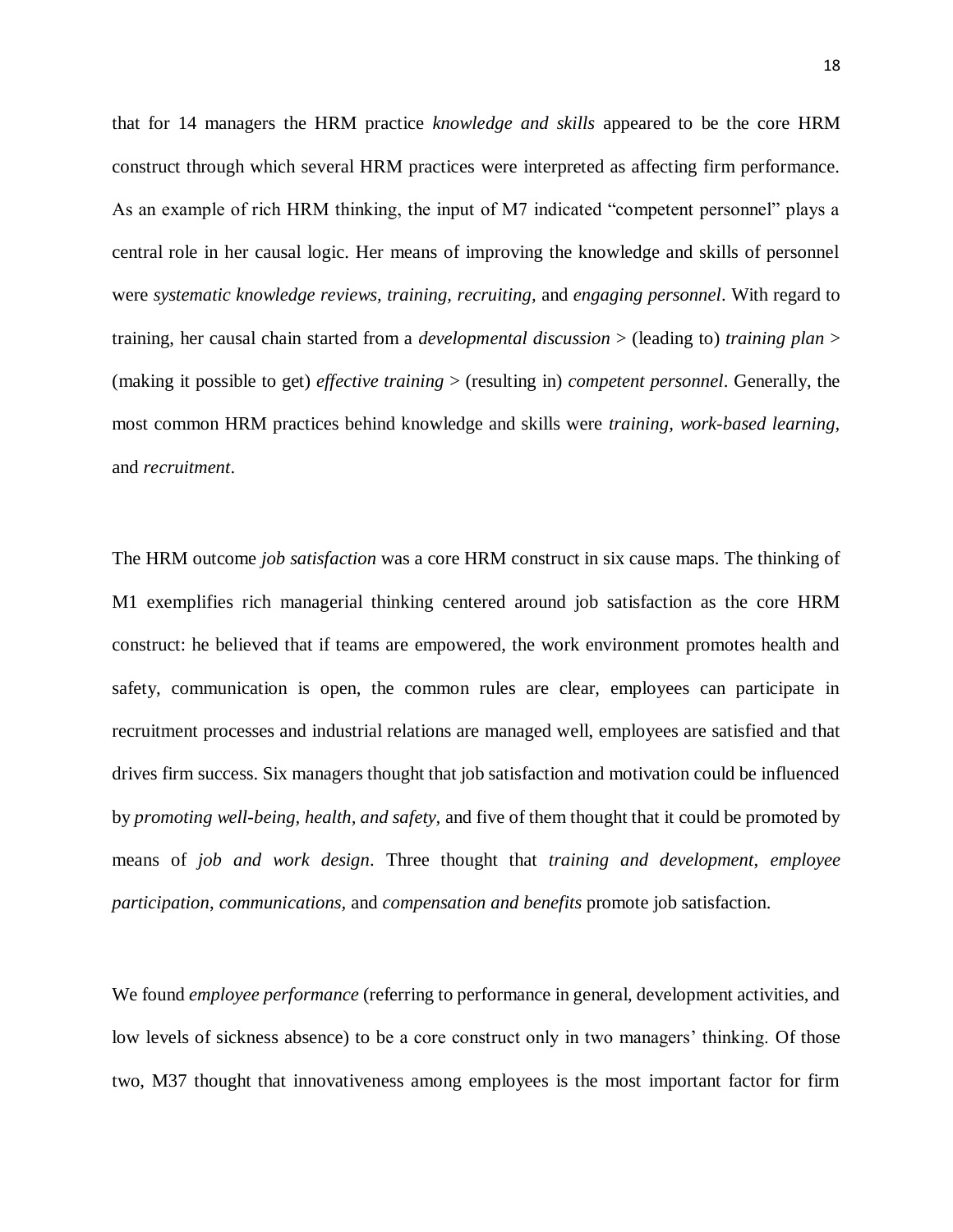success and it could be promoted by empowering people, by work-based learning designed for multiskilled employees, by encouraging a good organizational climate, and by recruiting people representing different skills and experience from different kinds of businesses. The whole group of managers who mentioned it, suggested that it can be promoted by *job and work design* (7), *recruitment and selection* (4) and *participating employees* (5).

#### *Categorizing Managers with Regard to HRM related thinking*

The analysis resulting in the categorization presented in the Table 3 proceeded as follows: 1) all the nodes and all the links in each of the causal maps were counted, 2) the resulting raw data was standardized, 3) links/nodes ratios were counted, 4) core HRM constructs of each causal map was defined and all the links to and from a construct were counted, 5) the categorization of managers in four groups was conducted by a two phase analysis. In the first phase the cases were grouped according to the first two indicators by taking the indicator average as a cutting point. Cases with above average were marked as (+) and cases below average as (-). Double plusses and minuses refer to an indicator score that deviates over 1 standard deviation from the indicator average. After this fairly mechanistic categorization the HRM core construct of each causal map was studied more thoroughly by checking its centrality (the links to and from it). By setting the limit to 5 links differentiating the more developed HRM thinking form others it was possible to 'correct' the first phase analysis. This last procedure changed the categorization of the cases 1, 6, 8, 17 and 33. The above analysis procedure resulted in a categorization of managers in four groups: managers with *mature*, *scattered*, *narrow* or *vague HRM thinking*.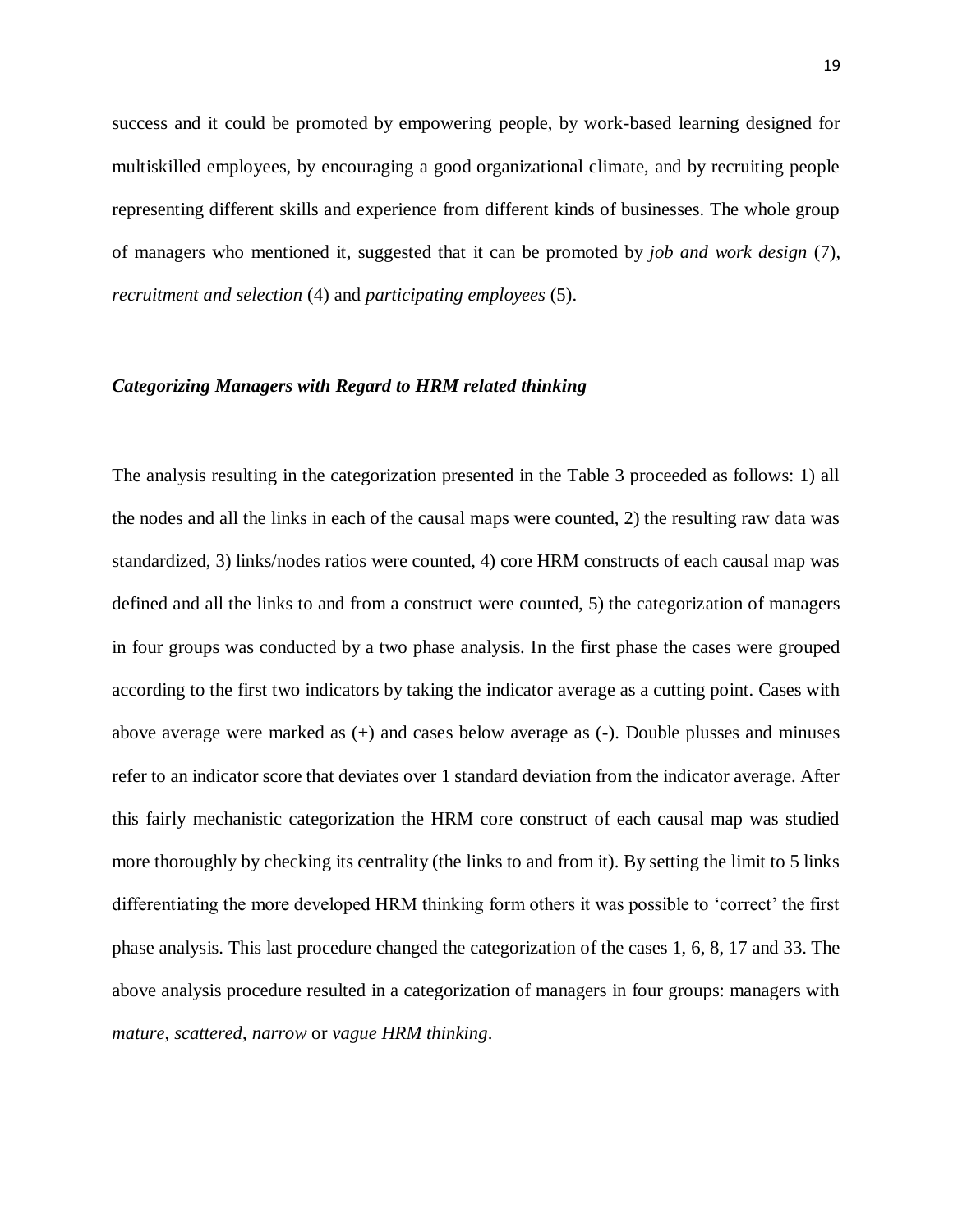#### >Insert Table 3 here<

Managers with *mature* HRM thinking (n = 9 in this sample) connect several HRM practices and outcomes with firm performance and did it with coherent logic. In other words the HRM arsenal manifested in their performance explanation was rich and they presented clear thinking on the meaning and importance of most HRM issues they mention. As an example, causal map of M27 (Figure 2), who builds his causal understanding of HRM through four core HRM-outcome constructs: *high work morale, job well-being, highly motivated people,* and *good knowledge and skills.* A notable characteristic of this particular map is the appearance of *job well-being activities* and the manager's ability to further elaborate on those activities by highlighting several HRM practices. The core HRM construct of *highly motivated people* is particularly central in his thinking. In common with many other managers, he also evaluates firm success through efficiency. Managers with well-developed thinking on HRM commonly share the idea that people are the most important factor for firm success and a resource that can be nurtured by systematic HRM. Many of the managers with mature hRM thinking referred to a HRM -related issue at the very beginning of the interview. For example, M27 put it this way: *"Yes, it is so…all begins with our staff, which is the backbone of our success."* 

>Insert Figure 2 here <

Managers with *scattered HRM thinking* (n=8) were able to list several HRM –related issues, but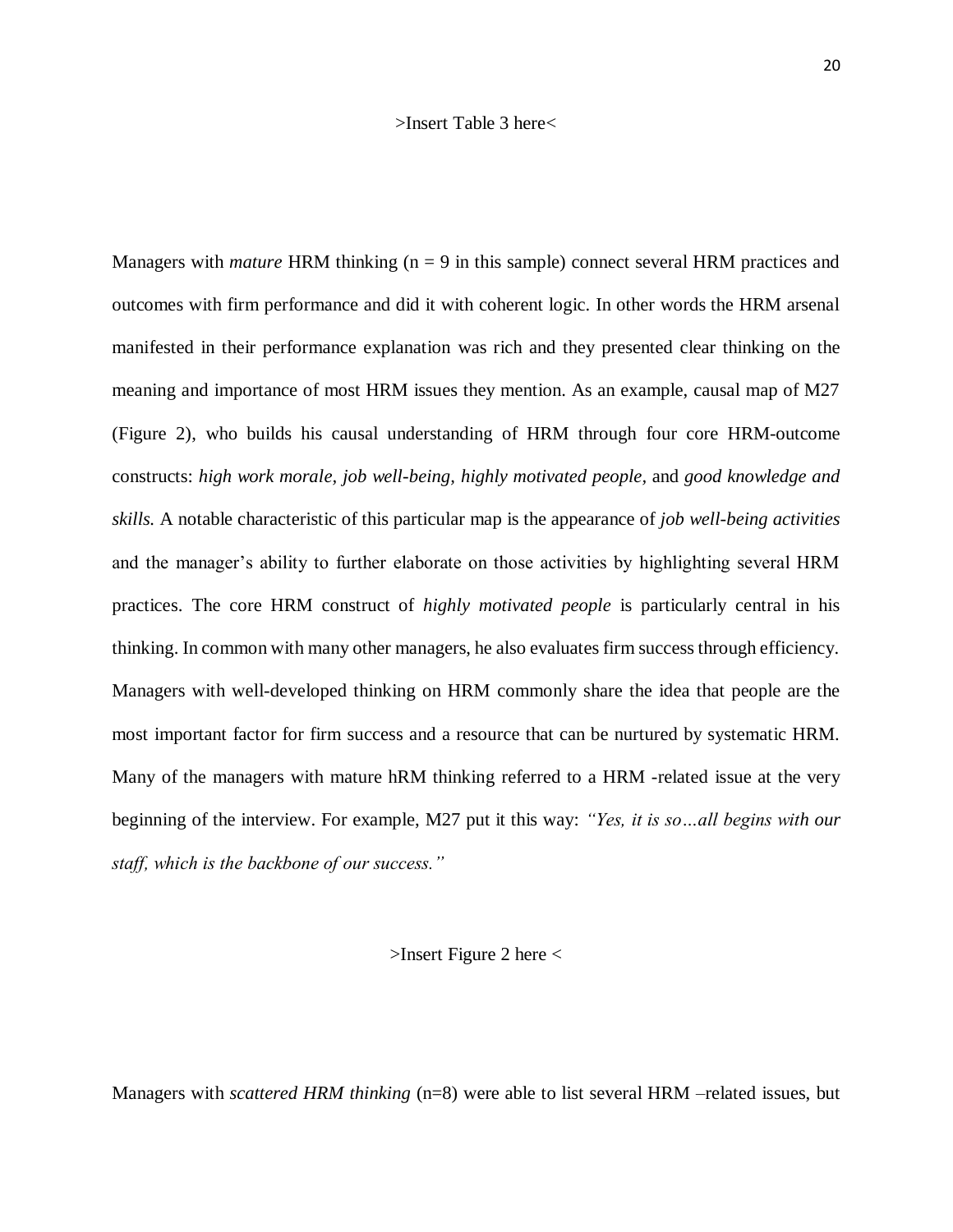their causal understanding or ability to connect them into a coherent whole was somewhat lower than managers with mature HRM thinking. Their links/nodes ratios were low and their HRM core construct(s) was typically not as central as in the case of more mature thinking. Manager 35 (Figure 2) shows a good example of scattered HRM thinking. He is able to mention quite a lot of different HRM –related issues, but cannot present thinking, which connects the separate HRM –related thoughts into a coherent one. Any of the HRM issues he mention cannot be regarded as a core construct that brings issues elegantly together. A notable feature in his thinking is also the fact that he does not link HRM issues explicitly to any performance factor, but treat the connections as implicitly linking to 'performance'.

Managers with *narrow HRM thinking* (n=7) included only few HRM related issues in their causal maps of firm success. However, these few things form a relatively coherent whole and these managers can make sense about the meaning of those issues. Manager 24 represent a typical narrow approach in his HRM thinking (Figure 2). According to his coherent but narrow logic employee participation and continuous development activities affect positively to personnel job satisfaction, which again has a positive link to work which becomes high in quality and effective. This outcome has a straight impact on firm's profit.

Managers with *vague HRM thinking* (n=13) were able to mention only few HRM related issues when discussing firm success drivers. Moreover, they more or less listed things without connecting them meaningfully to each other or to any performance factor of a firm. For many of these managers it was not possible to raise any HRM construct as a core construct because any HRM construct mentioned did not have two or more links (Table 3). Manager 25 (Figure 2) is one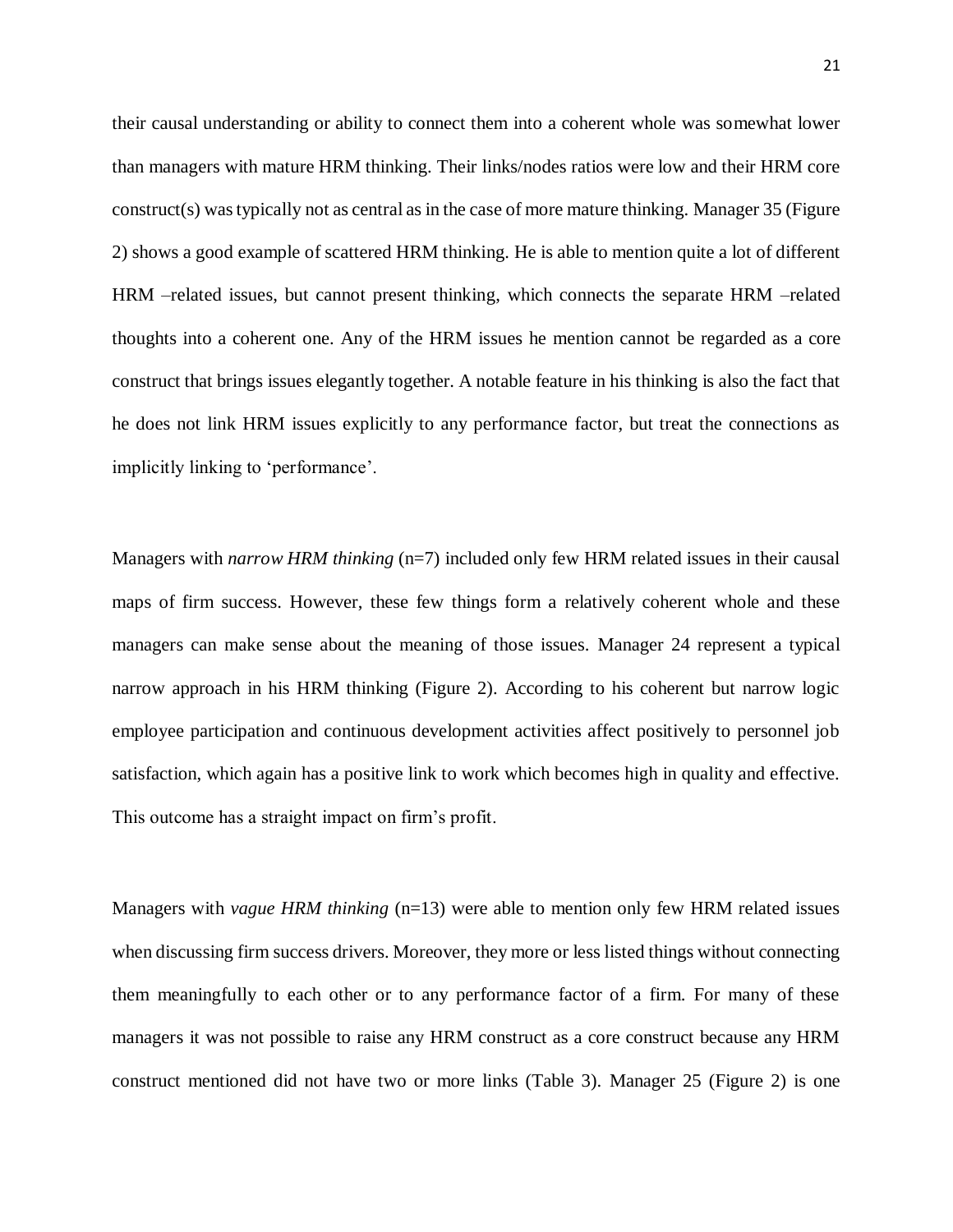example of those leaders whose HRM thinking was vague if not completely non-existent. The only HRM –related issue he mentions during the long interview was product training, which he sees as a means for improved sales.

Typically, managers with vague or narrow causal maps highlighted *flawless performance, right attitude of employees (referring to hardworking and responsible orientation) or experience* as the main HRM -related concepts, and *training on the job* and *participating (in production development)* as the HRM practices likely to achieve expected outcomes. They emphasized hardworking, skilled, and punctual (essentially harmless) workers as being an important resource for a firm. Such managers tend to think of HRM as an activity that does something to employees, and not for them.

#### **Discussion**

Managerial decision is usually done with limited information making rationality bounded. In such general circumstances managerial beliefs on the effect of certain alternative choices becomes important. Managers, as humans in general, are causal cognizers (Danks, 2009), who use causal knowledge to make decisions and predictions, and use their beliefs to generate alternative choices for successful management. From that point of view, research on managerial causal beliefs offers an excellent viewpoint to enlarge theoretical understanding of the behavior of the firm. In this study, we have focused on industrial SME managers' causal beliefs on HRM as an organizational performance driver. By the chosen research theme and with the inductive research approach we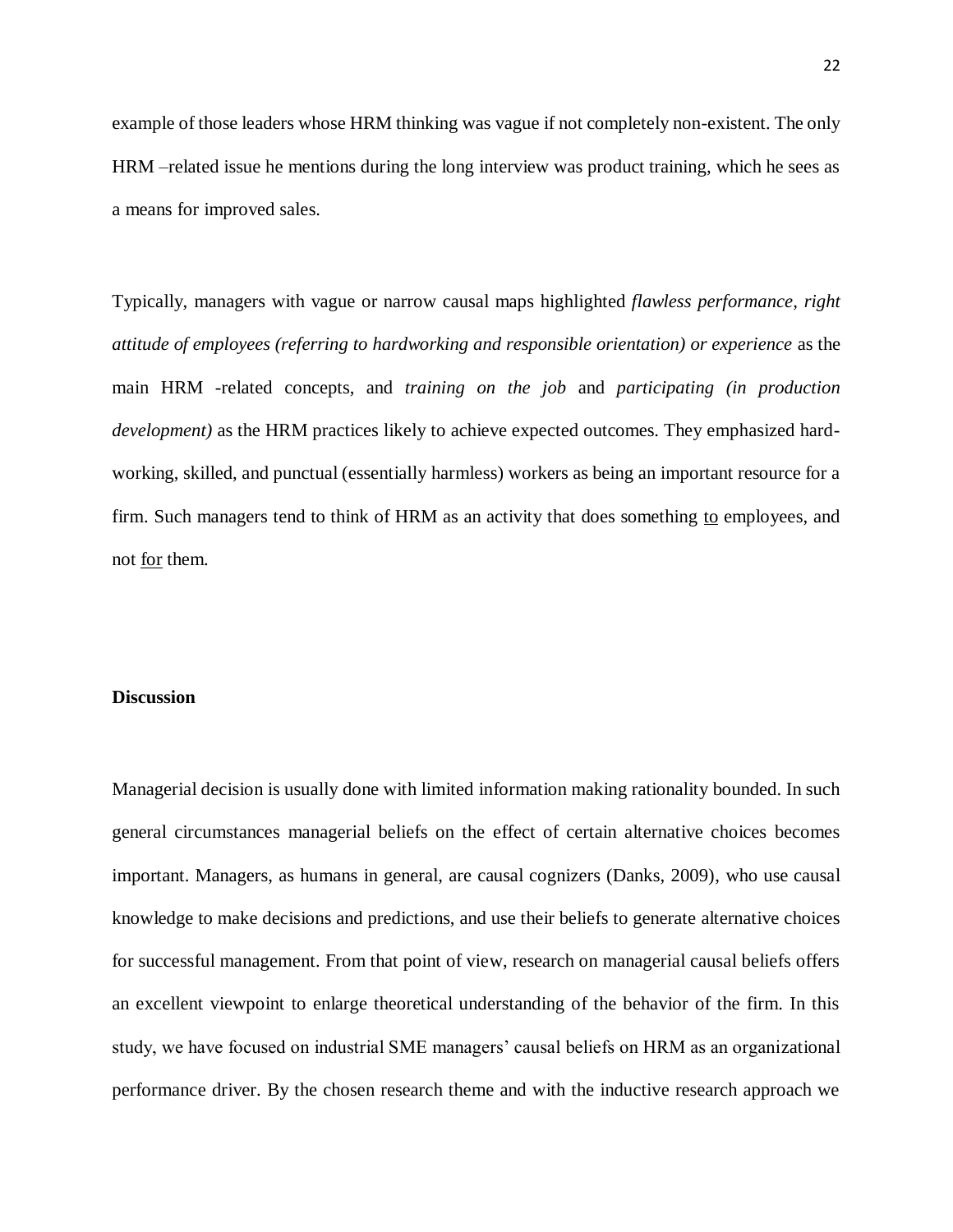are able to contribute to the theoretical understanding of SME management, particularly concerning the role of HRM. As we have shown, there seems to be a clear gap in knowledge concerning both SME managers' thinking in general and their HRM –related thinking in particular. With this study we broadened understanding of managerial thinking concerning internal factors for performance of the firm (called 'managerial success formula'), especially those related to HRM. Our study complements existing knowledge of SME managers' HRM perceptions, which has rarely approached so far. Below, we discuss in more detail the theoretical contribution of this study on the basis results obtained by the analysis conducted through the three research questions.

*SME managers' overall managerial arsenal of HRM***. Our study revealed a big gap between** normative and ideal descriptions of strategic HRM systems (e.g. Guest 1997) and HRM related thinking of SME managers. In general, the range of HRM practices that managers raised spontaneously on HRM – performance logic was rather narrow compared to detailed lists presented in normative and research oriented HRM papers (e.g. Posthuma et al. 2013), HRM business books (e.g. Ulrich & Brockbank, 2005) and textbooks (eg. Leopold, 2002). The number of different HRM practices named by a single manager was 10 at most, while, for example, Posthuma et al. (2013) listed 61 different HRM practices (clustered into nine broad categories) used in HRM studies. The managers referred rather self-evident HRM practices such as *training*, *recruitment,* and *participation of employees*, in a flat way, and any other more specific illustrations of HRM practices, such as *cross-functional or multiskilled training*, *multiple tools used to screen applicants,* or *job enlargement and enrichment* (see Posthuma et al. 2013), were mostly missing. For example *autonomous job design*, *internal promotions* and *performance appraisals,* which were "served" to be considered among hotel managers in the survey conducted by Arthur et al.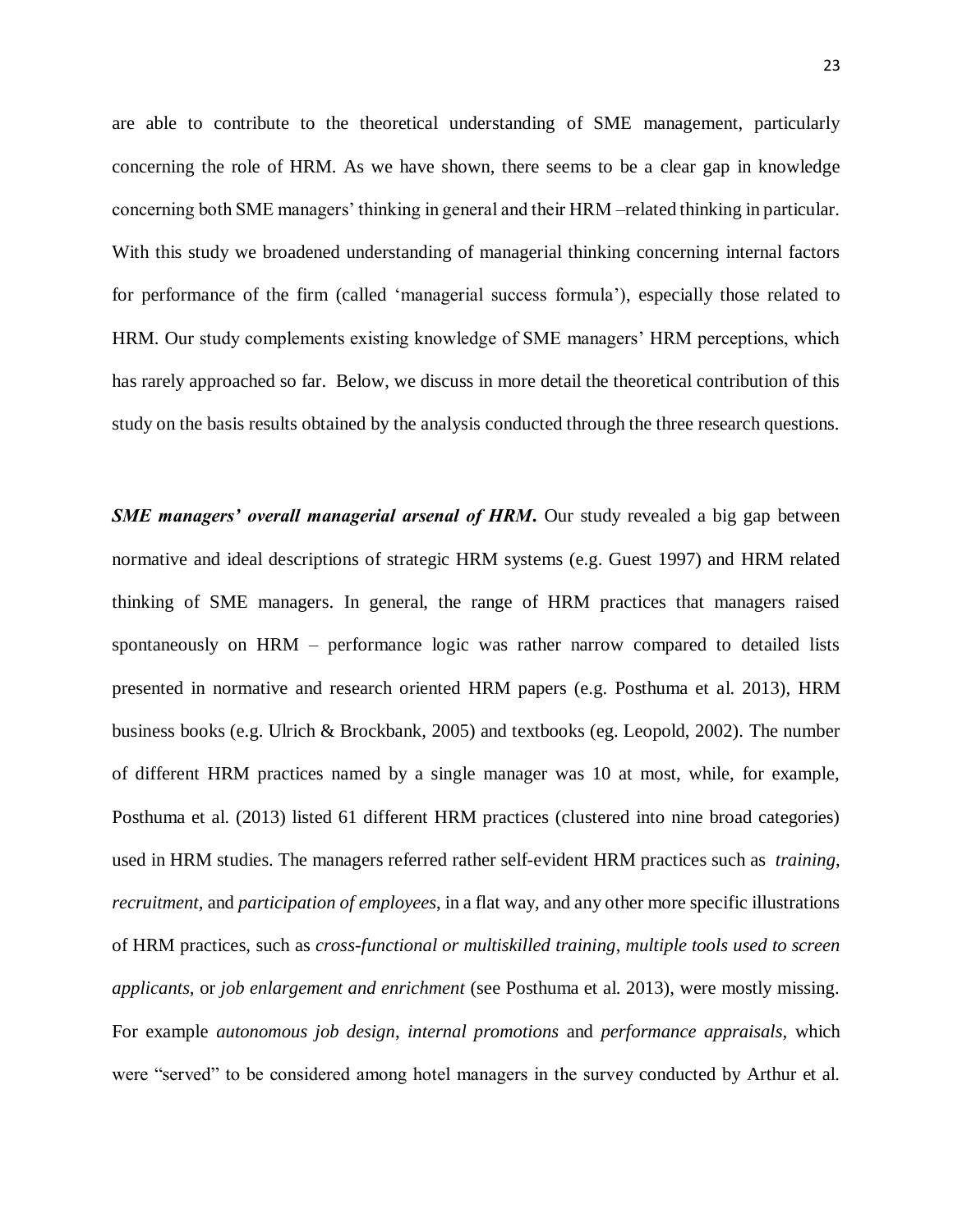(2016), emerged only seldom in the thinking of managers in our sample. SME managers' HRM arsenal, thus, appeared to be rather unsophisticated if compared to its' versatility and potential described in HRM literature. It may be unfair to compare SME managers' thinking to the sophisticated HRM theories presented in the literature, or the knowledge and thinking of HRM specialists. However, the result strengthens the understanding that SME managers cannot be experts in all managerial fields. From SMEs point of view, normative managerial literature offers perhaps too sophisticated view on HRM. Rather, it would be important to develop stage models that gradually enlarge HRM practices as the firm grows. That kind of models would better serve SME managers to adopt HRM thinking relevant enough for their purposes. However, as the above draws an overall picture of the status of SME managers' HRM thinking, the variation between managers was substantial, and it was possible to found real HRM thinkers amongst the managers interviewed. This finding is consistent with the finding of previous studies showing variation both in regard to adoption and intensity of using HRM practices in SMEs (Aragon-Sanchez and Sanchez-Marin 2005; Cassell, Nadin, Gray, and Clegg 2002; Psychogios, Szamosi, Prouska, and Brewster 2015). Our study traces the firm level differences back to differences in managerial thinking. A manager in the CEO position in a SME must be more of a generalist than a specialist, and capable of considering several aspects of the firm simultaneously. The same concerns exist, of course, for CEOs in bigger firms, but the difference is that they usually have a separate HRM function that encourages the use of HRM in a sophisticated manner. SMEs do not possess such resources, which is why managers perform the central HRM role (Arthur et al. 2016). The CEO of an SME must often address several competing issues and this may lead to a situation where HRM issues are not recognized as important and where, therefore, the development of HRM is not among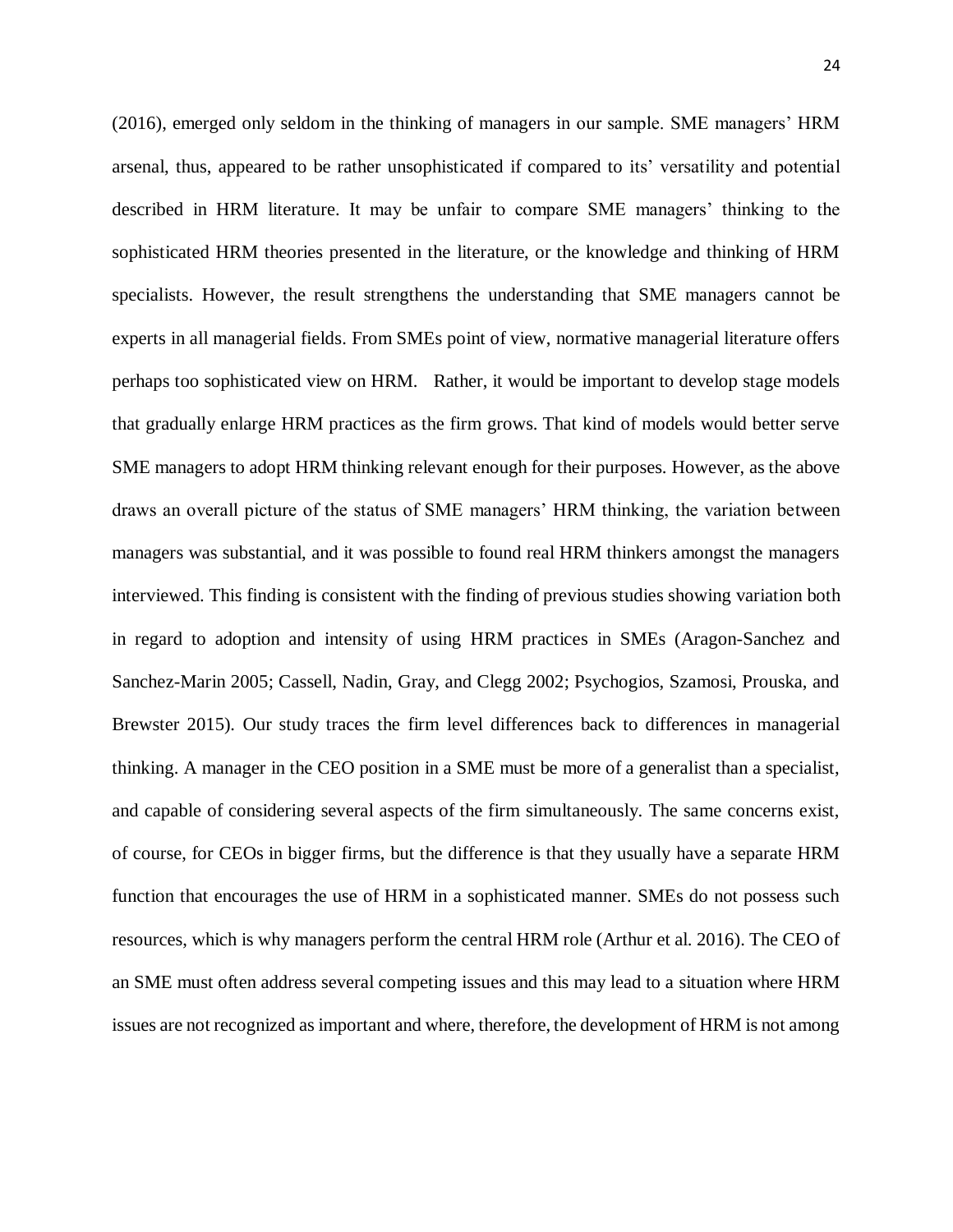the top priorities. This can be harmful for a firm, because it is the people who make the difference in SMEs (Combs et al. 2006).

*Patterns of SME managers' causal beliefs.* The causal chains between HRM practices, outcomes, and firm performance were most often both short and dispersed. Most of the causal chains managers mentioned specifically had only two elements, as in, *flexibility with working times > (promotes) job satisfaction* or *enlarged job descriptions > (lead to) manpower flexibility*. Even those managers who listed several HRM practices or HRM outcomes quite seldom explained how they are linked with each other or improving organizational performance. When mirroring our results with the "HRM bundle-theory" (Guest 2007), even 20 of 37 causal maps of SME managers could be categorized in the *skill-enhancing bundle*. That was the case in all of the four categories of managerial thinking explaining HRM – performance causality. However, even if the HRM outcome *knowledge and skills* was the most usual core construct in the cognitive maps, means for developing knowledge and skills were typically explained by only a few HRM practices. The same thing appeared in those nine causal maps, which resembled most *motivation-enhancing bundle* and in the four maps resembling the *empowerment-enhancing* bundle. Four of the elicited causal maps did not focus on any of the three bundles clearly. This observation indicates that even if managers see some HRM outcome very important for firm performance the causal linking of the outcome with means and performance goals was quite usually vague. This fact may exhibit the potential synergistic effect of a coherent set of HRM practices and outcomes, which is one of the basic assumptions in the HRM bundle theory (Subramony 2009).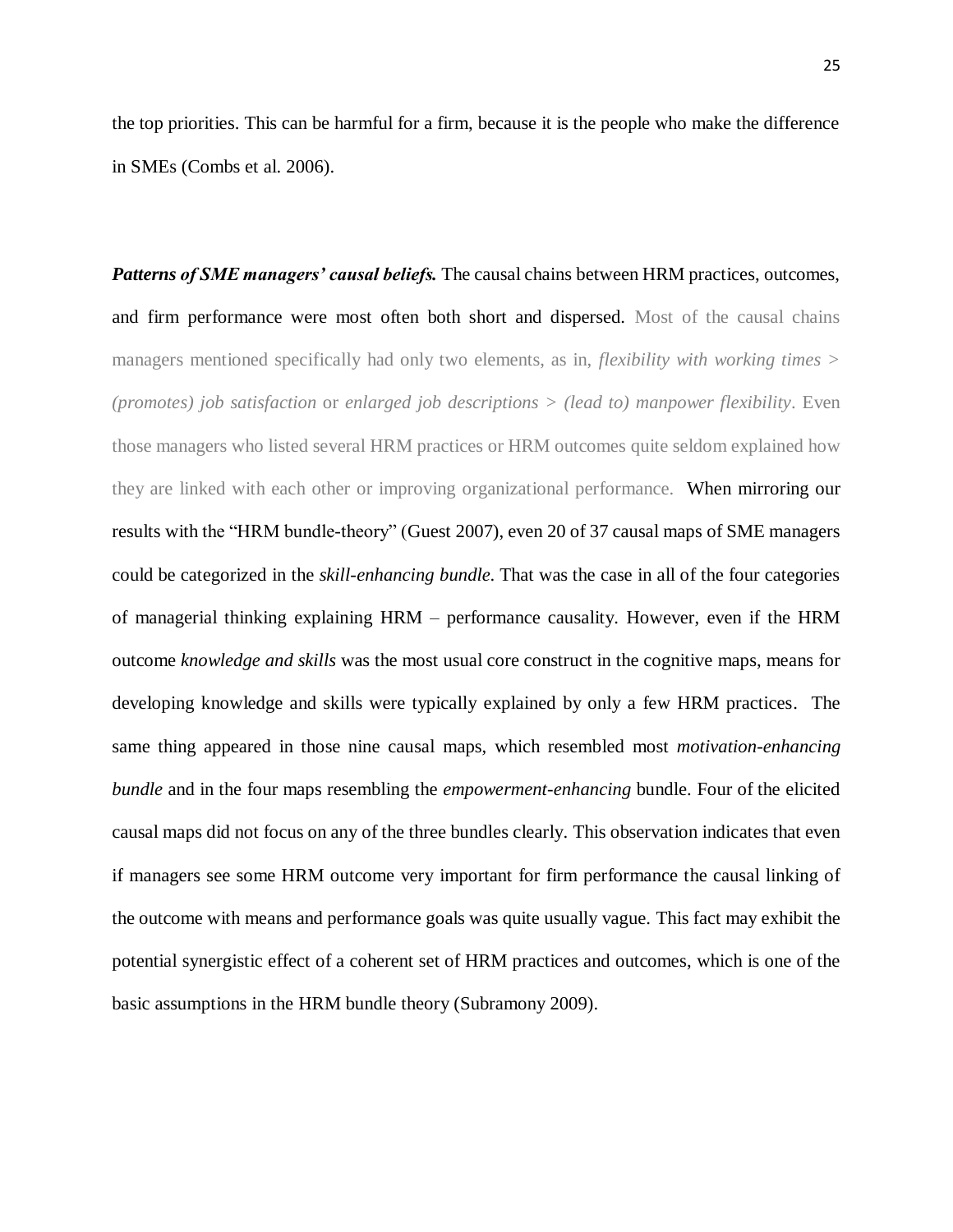*Different types of managerial thinking on HRM.* As pointed out earlier, managers' causal beliefs on HRM differed substantially. Through the analysis procedure developed in this study, the causal beliefs of SME managers were categorized in four groups according to their conceptual richness and cognitive complexity. The resulting typology is a step towards a wider theorizing where managerial thinking can be analyzed against known areas of management. In this study we addressed HRM related managerial issues. The categorization makes it possible to analytically approach managerial thinking. Through the categorization it is possible to get a detailed and comparative picture of each managers' HRM thinking. The value of the two dimensional analysis is based on the separation between conceptual richness and cognitive complexity, which are assumed to be independent of each other. This assumption and the result of empirical analysis make us to propose the appearance of four types of SME managers' HRM thinking:

- Managers with *Mature HRM thinking* recognize several HRM related issues as means for high organizational performance; characteristic to mature thinking is also manager's ability to link HRM practices and HRM outcomes together and further to various factors of organizational performance; the appearance of one or more HRM related core constructs (usually HRM outcomes) is an important feature of maturity.
- Managers with *Narrow HRM thinking* recognize a limited number of HRM related issues as means for high organizational performance; however they are able to relatively well link the few HRM issues with each other (practice – outcome link) and further to organizational performance (outcome – performance link).
- Managers with *Scattered HRM thinking* typically name a lot of HRM related issues; however they do not connect them cohenently with each other with causal logic; this concerns both practice – outcome and outcome – performance links; the absence of HRM core constructs is typical for this type of thinking.
- Managers with *Vague HRM thinking* can name only few HRM related factors having a connection to organizational performance, which also means the lack of connections between means and outcomes.

Our study develops descriptive theory on SME managers' thinking related to HRM as an organizational performance driver. As a typology based on empirical observations, our findings offer an alternative view to normative and explanatory studies on the role of HRM to firms in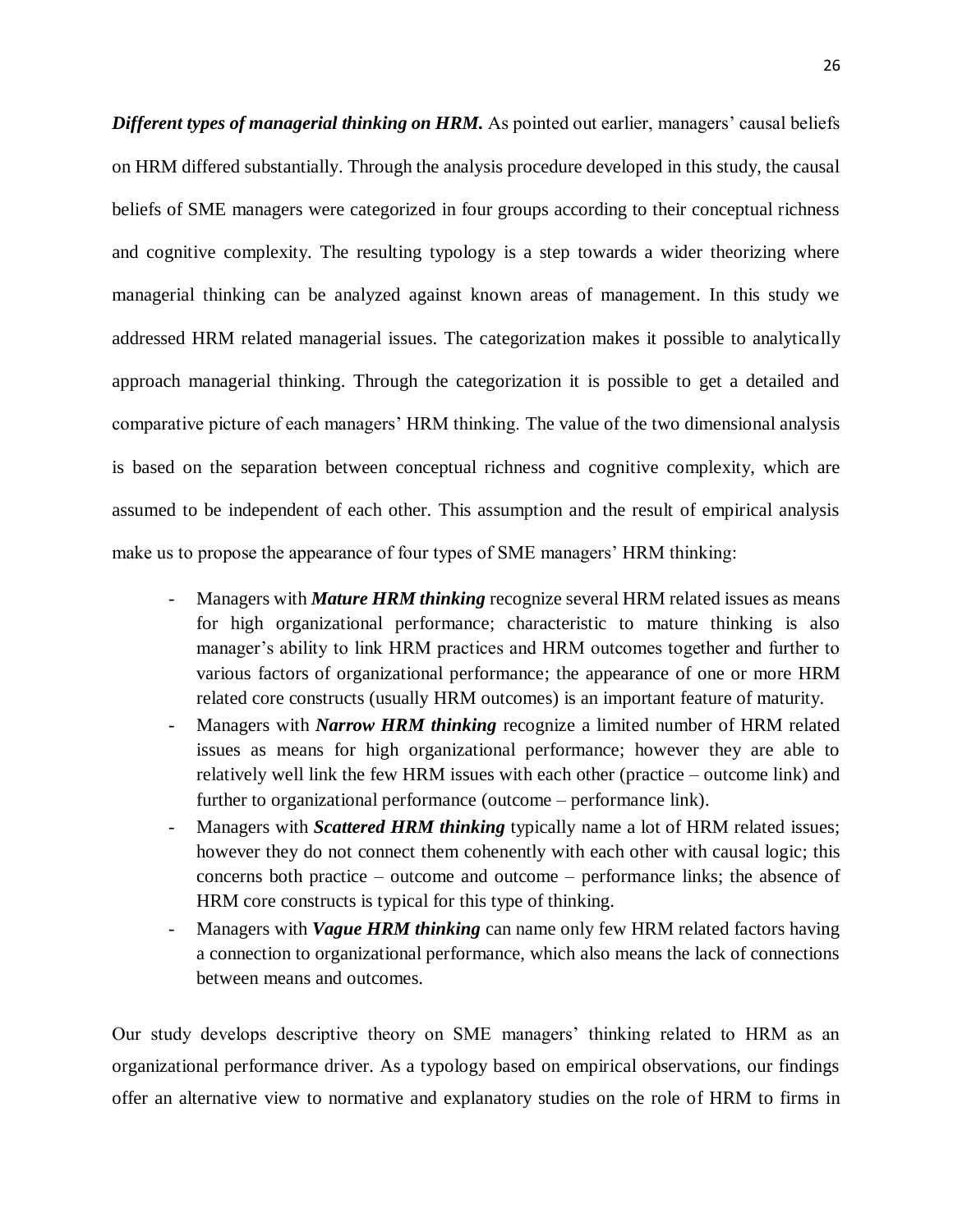general and SMEs in particular. In that way our results complement the existing knowledge concerning the role of HRM in SMEs by highlighting the role of the CEO and more precisely his/her causal beliefs on HRM as a performance driver of a firm.

#### *Practical Implications*

SMEs relatively poor HRM can be traced back to managerial preferences, or like in this study, managerial causal beliefs on the connections of HRM and firm performance.

First, HRM should feature in the training of all experts who have the potential to reach managerial positions. This type of education is currently extremely rare in degree programs in technical schools and universities, despite many engineers being likely to have managerial positions during their careers. Second, the topic should feature in the ongoing management training of existing managers. Comprehensive reviews of HRM as a success factor are quite rarely found in the programs of leadership courses. Third, even in those companies where there are HRM professionals, there is a strong argument for training top managers to allow them to become more involved in HRM. This recommendation challenges HRM professionals to take on an educational role with respect to top managers and HRM issues. Without such training, there can be no real possibility of these managers adopting a strategic role.

On more general level, the current study indicates the practice of causal thinking is relatively rare in managerial thinking as a whole. In fact, the interviewees struggled to explain their causal beliefs and several said spontaneously after the interview that this was the first time they had to explain explicitly their thinking on important aspects of business and their causal beliefs about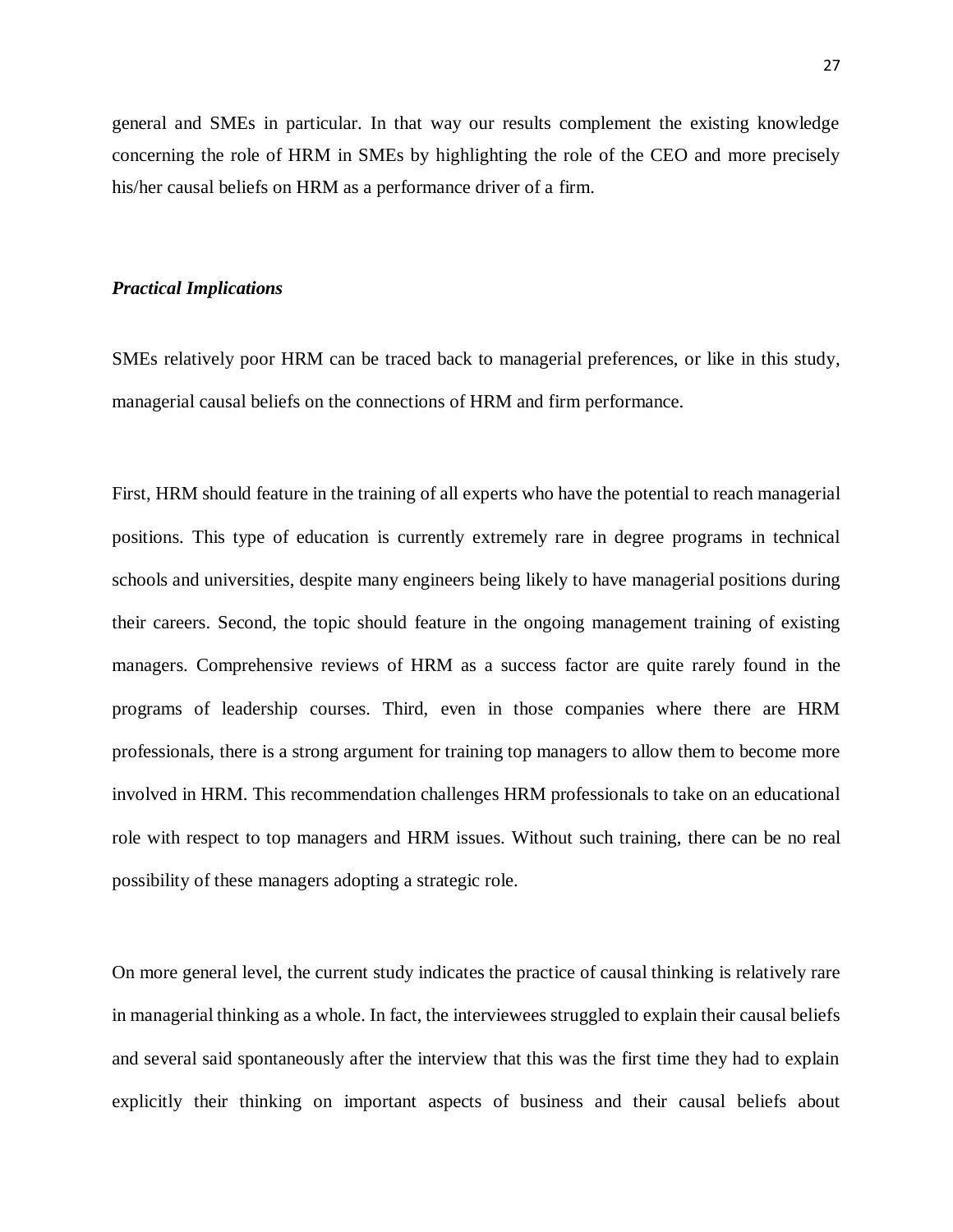performance. Almost all of the interviewed managers assessed the causal mapping procedure to be an interesting and useful exercise that could help them clarify their own thinking on the complex causalities between different factors affecting company performance. We believe that managers would benefit considerably from training requiring them to enunciate causal thinking, either conducted on their own or with some coaching. We do not mean, that managers should try to force the picture of complex and fuzzy business environments as form of simple and linear causalities, but it would be important to consider, what are own beliefs of relations between different actions and outcomes.

#### *Limitations and Suggestions for Future Studies*

The approach of the study unmasks the position of HRM in its purest form and magnitude compared to deductive and thematically predetermined research on HRM. We believe, that by doing this, we have captured some essential features describing the SME managers' HRM thinking and illustrating the variation in their cognitions as potential partial explanations for variety of HRM in SMEs. However, as we approached HRM-related issues within managers' overall thinking on firm performance drivers, the appearance of HRM was always just one part of the complete storyline. We also noticed that in some cases, the managers talked very broadly and vividly about things that were urgent at the moment of the interview. It is possible that some managers interviewed may simply have neglected to mention a few HRM issues that they truly regard as important. Still we believe that given one and a half hours to answer the question "What factors contribute to the firm's success?" they are unlikely to have failed to mention something they really believed in.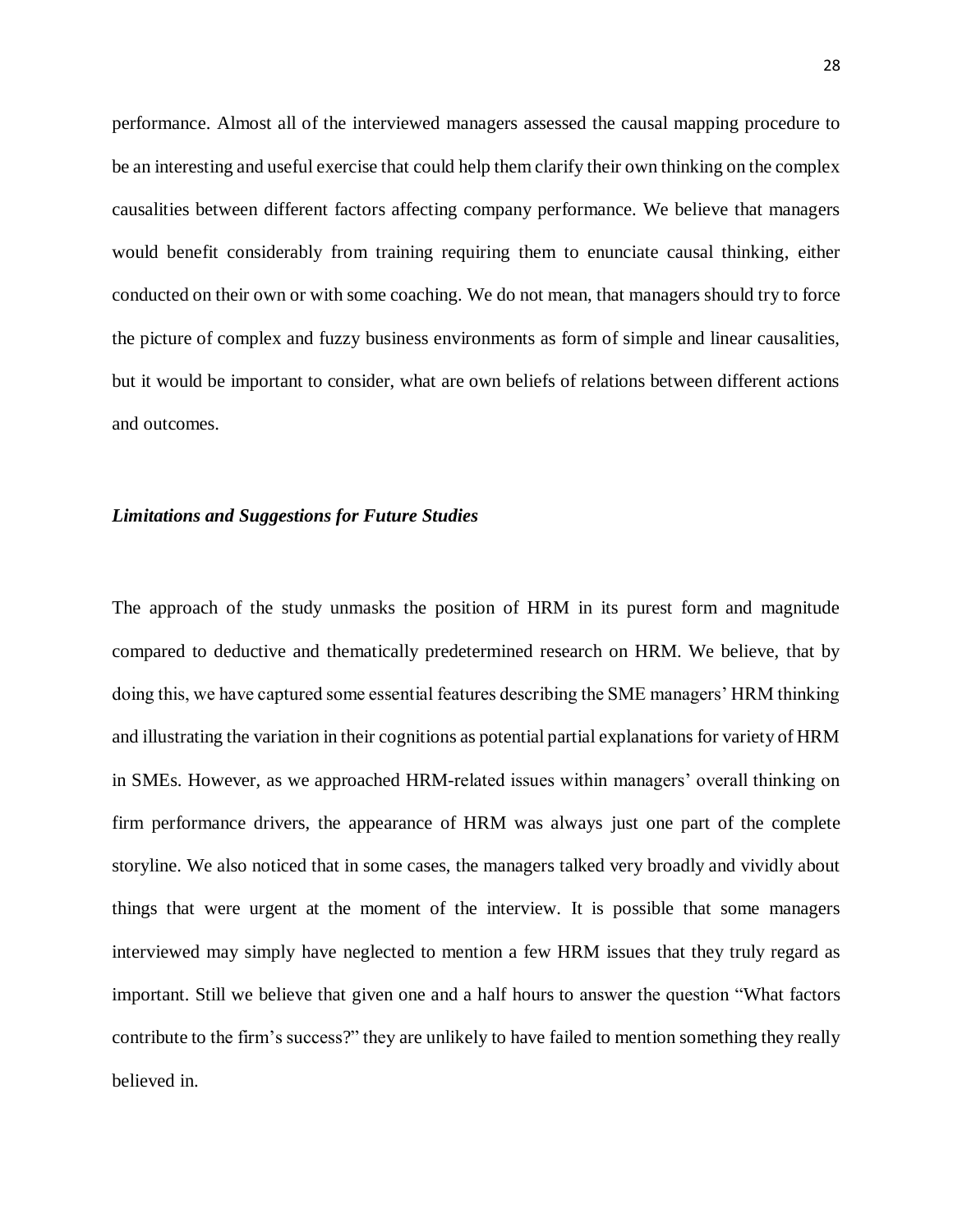We also call researcher for leaning on and renewing the methodological tools of cognitive research, which flourished a few decades ago and has stayed more in the background recently. Because the business environments are more and more complex and fuzzy, it is even more useful to try understand the patterns and structures in thinking of decision makers in firms.

It is important to bear in mind that our findings cannot be generalized to all SME managers in the mechanical manufacturing industry, not to speak managers in SMEs in general. Also the cultural context obviously manifests in findings of the study. Finland represents Scandinavian welfare society with strong work unions and strong job security of employees in firms, which naturally reflects in our data: some issues may be considered so self-evident that they are not explicitly worded in managers' talk. Therefore we wish other researchers to further investigate managers' thinking of HRM in other countries. In addition, it would be understand that what could be the reasons for variation in knowledge of HR practices and causalities between those and HR outcomes and performance. In our small sample it was not possible to observe the possible influences of education, previous career, examples of other managers etc. in their thinking.

Finally we encourage academics to study the gaps between often idealistic pictures we build ourselves in research and in text book and the reality that manifests in practitioners thinking. Our approach without a predetermined thematic research agenda revealed a very different picture of the position of HRM in top managers' minds compared to that presented in the normative HRM literature. These kind of observations are important when trying to find ways to offer some tools for practitioners to develop their management in reality.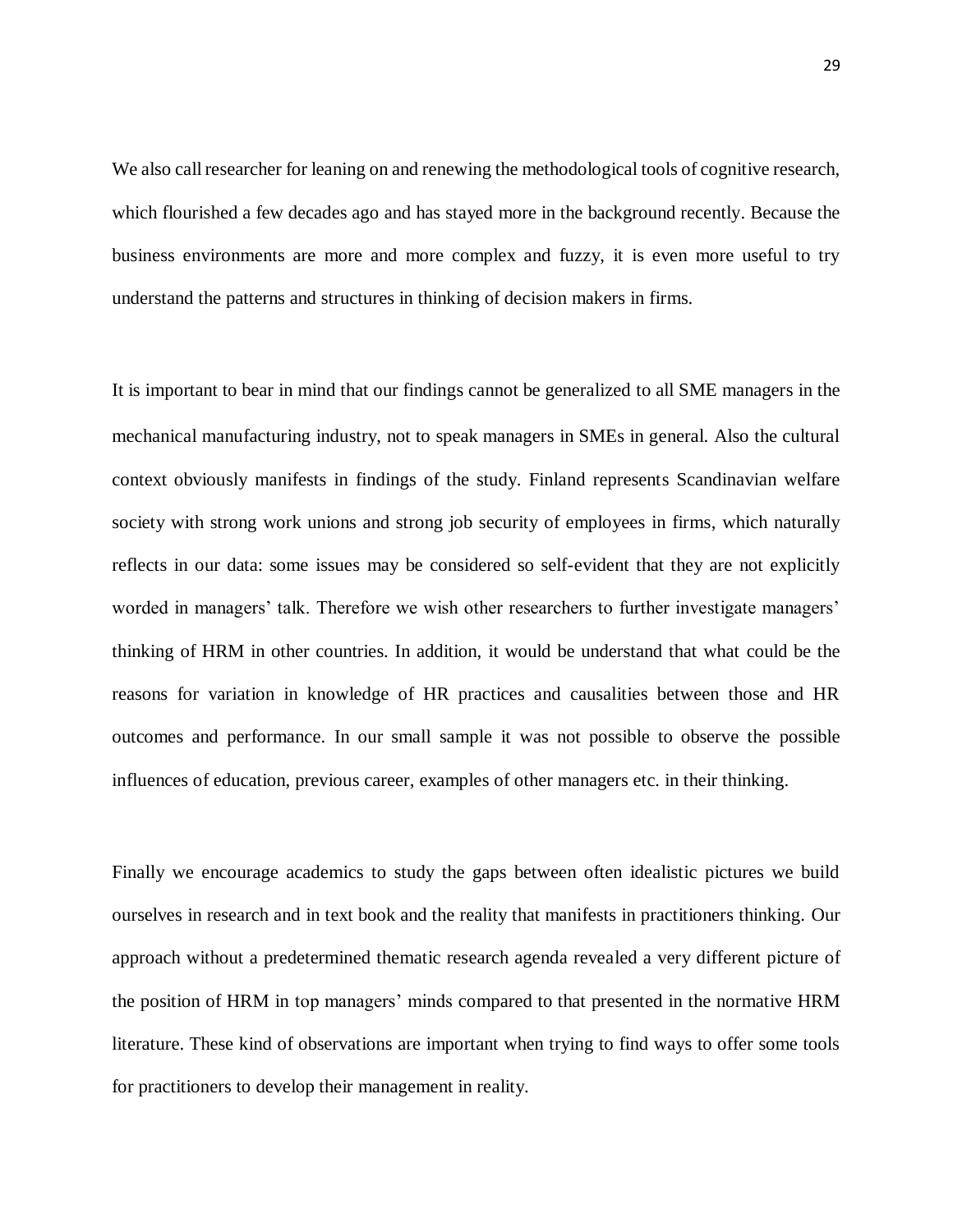#### *References*

Allison, C.W. and Hayes, J. (2000). 'Cross-national differences in cognitive style: implications for management'. *International Journal of Human Resource Management*, 11, 161–70.

Aragon-Sanchez, A., and G. Sanchez-Marin (2005). 'Strategic orientation, management characteristics, and performance: A study of Spanish SMEs'. *Journal of Small Business Management,* 43(3), 298– 08.

Arendt, L. A., R. L. Priem, and H. A. Ndofor (2005). 'A CEO-adviser model of strategic decision making'. *Journal of Management*, 31(5), 680–699.

Arthur, J.B. (1992). Effects of human resource systems on manufacturing performance and turnover. *Academy of Management Journal*, 37, 670–687

Arthur, J.B., Herdman, A.O. and Yang, J. (2016). 'How top management HR beliefs and values affect high-performance work system adoption and implementation effectiveness'. *Human Resource Management*, 55:3, 413–435.

Barr, P. and Huff, A. (1997). 'Seeing isn't believing: understanding diversity in the timing of strategic response'. *Journal of Management Studies*, 34:3, 337–370.

Bartunek, J. M., Gordon, J. R., and Weathersby, R. P. (1983). 'Developing ''complicated'' understanding in administrators'. *Academy of Management Review*, 8(2), 273–284.

Becker, B. and Gerhart, B. (1996). 'The impact of human resource management on organizational performance: progress and prospect's. *Academy of Management Journal*, 39:4, 779–800.

Becker, B. and Huselid, M. (2006). 'Strategic human resource management: where do we go from there?' Journal of Management, 32:6, 898–925.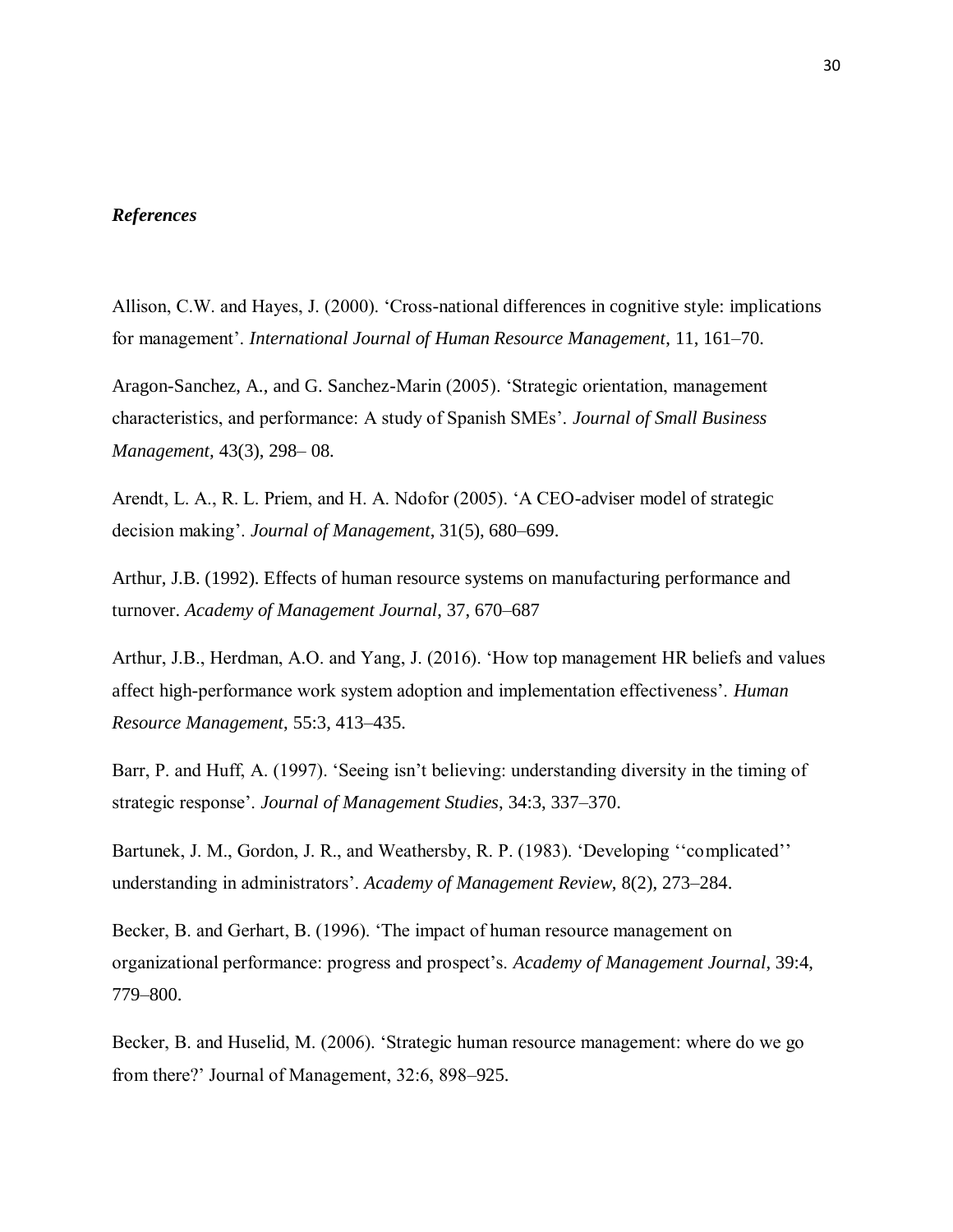Boselie, P., Dietz, G. & Boon, C. (2005). 'Commonalities and contradictions in HRM and performance research'. *Human Resource Management Journal*, 15:3, 67–94.

Bourne, H. and Jenkins, M. (2005). 'Eliciting Managers' Personal Values: An Adaptation of the Laddering Interview Method'. *Organizational Research Methods*. 8:4, 410–428.

Budhwar, P.S. and Sparrow, P.R. (2002). 'Strategic HRM through the cultural looking class: Mapping the cognition of British and Indian managers'. *Organization Studies*, 23:4, 599–638.

Busenbark, J. R., Krause, R., Boivie, S., and Graffin, S. (2016). 'Toward a configurational perspective on the CEO: A review and synthesis of management literature'. *Journal of Management*, 42(1): 234–268.

Calori, R., Johnson, G. and Sarnin, P. (1994). 'CEO's cognitive maps and the scope of the organization'. *Strategic Management Journal*, 15, 43-57.

Cardon, M.S and Stevens, C.E. (2004). 'Managing human resources in small organizations: what do we know?' *Human Resource Management Review* 14 (3), 295–323.

Carlson, D., Upton, N. and Seaman, S. (2006) 'The impact of human resource practices and compensation design on performance: an analysis of family-owned SMEs'. *Journal of Small Business Management*, 44:4, 531–543.

Cassell, C., Nadin, S., Gray, M. and Clegg, C. (2002). 'Exploring human resource management practices in small and medium sized enterprises'. *Personnel Review*, 31:6, 671–692.

Cho, T.S. and Hambrick, D.C. (2006). 'Aattention as the mediator between top management team characteristics and strategic change: The case of airline deregulation'. *Organization Science* 17(4):453–469.

Choo, S.S., Halim, H. and Keng-Howe, I.C. (2010). 'The impact of globalisation on strategic human resources management: the mediating role of managing director in HR'. *International Journal of Business Studies*,18:1, 101–124.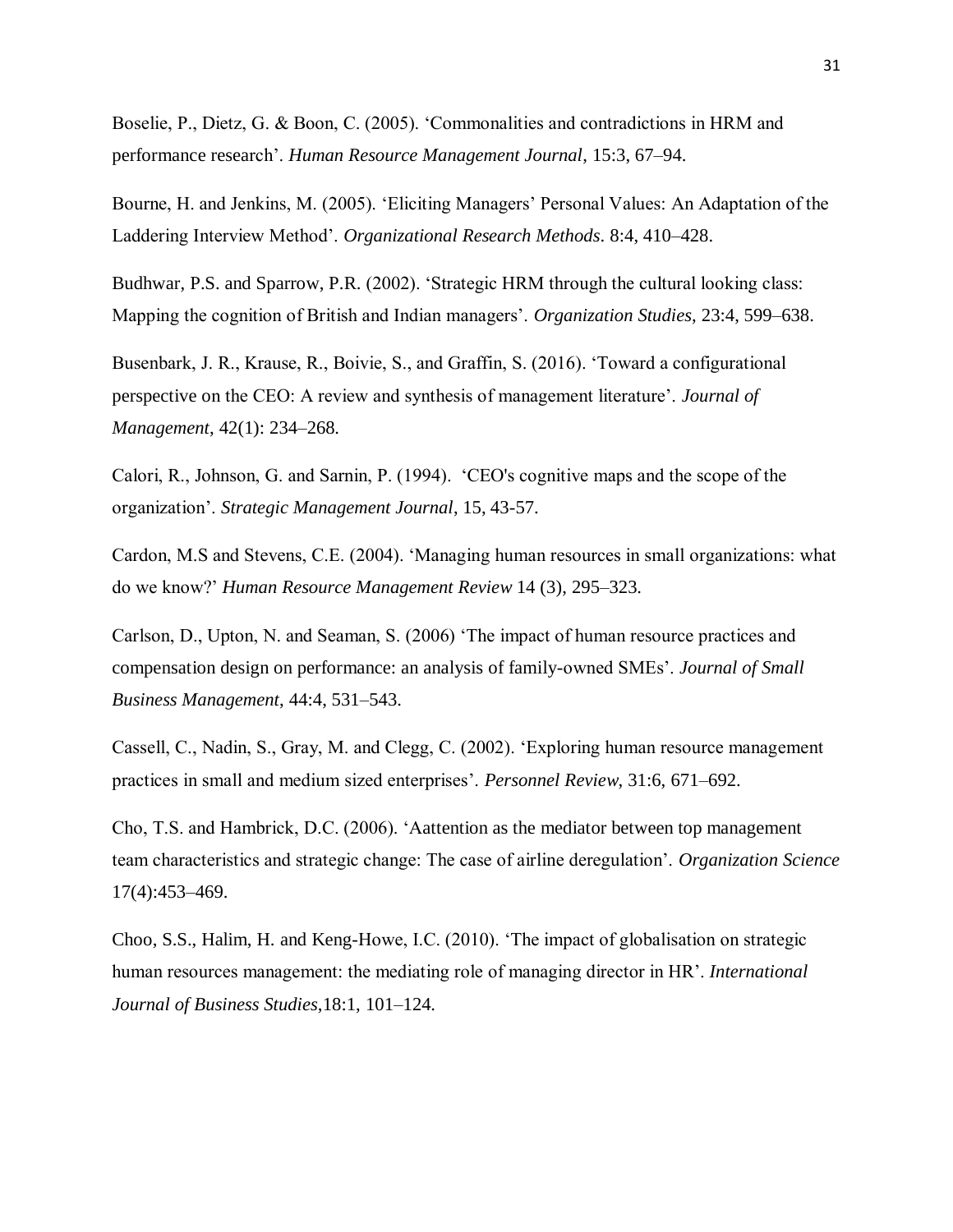Combs, J., Liu, Y., Hall, A. and Ketchen, D. (2006). 'How much do high performance work practices matter? A meta-analysis of their effects on organizational performance'. *Personnel Psychology*, 59:3, 510–528.

Crilly, D. and Sloan, P. (2012). 'Enterprise logic: Explaining corporate attention to stakeholders from the "inside-out"'. *Strategic Management Journal*, 33 (10), 1174– 1193. Daniels, K., Johnson, G. and de Chernatony, L. (1994). 'Differences in Managerial Cognitions of Competition'. *British Journal of Management*, 5(1), 521–529. Danks, David (2009). 'The Psychology of Causal Perception and Reasoning'. In Beebee, Hitchcock and Menzies (Eds.). *The Oxford Handbook of Causation*. Oxford: Oxford University Press, 447–471.

Eden, C. & Ackermann, F. (1998). 'Analysing and comparing idiographic causal maps'. In Eden and Ackermann. *Managerial and organizational cognition: Theory, methods and research*, 192– 209.

Eden, C., Ackermann, F. and Cropper, S. (1992). 'The analysis of cause maps'. *Journal of Management Studies,* 29 (3), 309–324.

Eggers, K.P. and Kaplan, S. (2009). 'Cognition and renewal: comparing CEO and organizational effects on incumbent adaptation to technical change'. *Organization Science*, 20(2), 461–477.

Ehrnrooth, M. and Björkman, I. (2012). 'An integrative HRM process theoretization: Beyond signaling effects and mutual gains'. *Journal of Management Studies*, 49:6, 1109–1135.

Evans, W. R., and Davis, W. D. 2005. 'High-performance work systems and organizational performance: The mediating role of internal social structure'. *Journal of Management*, 31: 758– 775.

Guest, D. (1987). 'Human resource roles: creating value, not rhetoric'. *Human Resource Planning*, 19:3, p. 38–49.

Guest, D. (1997). 'Human resource management and performance: a review and research agenda'. *The International Journal of Human Resource Management*, 8:3, 263–276.

Guest, D. (1997). 'Human resource management and performance: a review and research agenda'. *The International Journal of Human Resource Management*, 8(3), 263–276.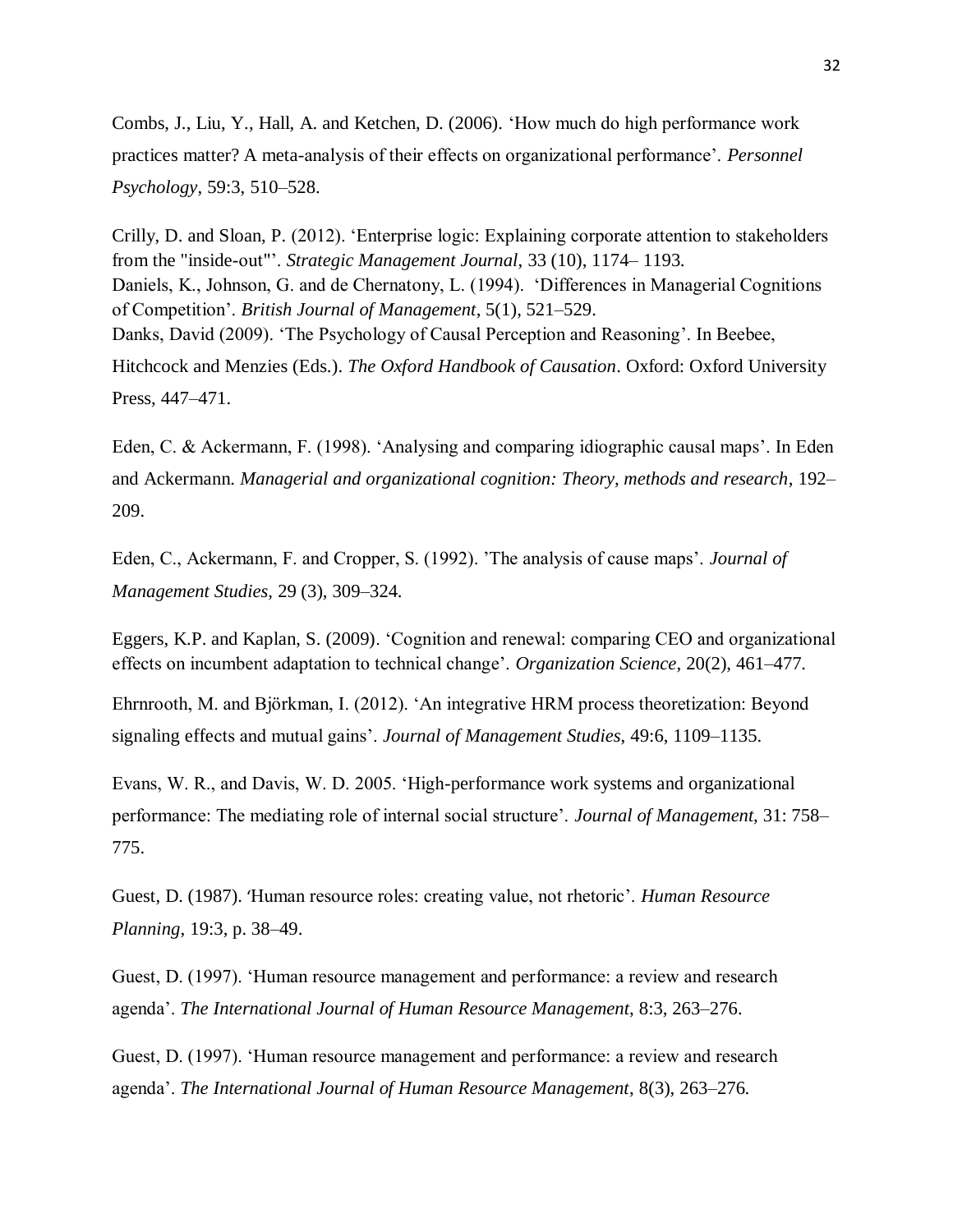Guest, D. (2011). 'Human resource management and performance: still searching some answers'. *Human Resource Management Journal*, 21:3, 3–13.

Guthrie, J.P. (2001). 'High-involvement work practices, turnover, and productivity: Evidence from New Zealand'. *Academy of Management Journal*, 44, 180–190.

Guthrie, J.P. (2001). 'High-involvement work practices, turnover, and productivity: Evidence from New Zealand'. *Academy of Management Journal,* 44(1), 180–190.

Hodginson, G.P.(1997). 'The cognitive analysis of competitive structures: a review and critique'. *Human Relations*, 50(6), 625–654.

Hodgkinson, G. P., & Sparrow, P. R. (2002). *The competent organization: A psychological analysis of the strategic management process.* Buckingham, UK: Open University Press.Handbook of research strategy and foresight. Cheltenham: Edward Elgar. Hodgkinson, G. P., and G. Johnson (1994). 'Exploring the mental models of competitive strategists'. *Journal of Management Studies,* 31(4), 525–551.

Huff, A. S. (1990). 'Mapping strategic thought'. In Huff (Ed.), *Mapping Strategic Thought*. Chichester: John Wiley, 11–49.

Huff, A.S. (2013). 'Managerial and organizational cognition- Islands of coherence'. In Smith and Hitt (Eds.), *Great minds in management- the process of theory development*. New York, Oxford University Press, 331–354.

Huselid, M. (1995). 'The impact of human resource management practices on turnover, productivity, and corporate financial performance'. *Academy of Management Journal*, 38:3, 635–672.

Ilmarinen, J. & Ilmarinen, V. (2014). *Kehittämistoimilla tuloksia. Hyvä työ – pidempi työura.* Teknologiateollisuus. http://www.tyoelama2020.fi/files/586/Hyva\_tyo\_- \_Pidempi\_tyoura\_kehittamistoimilla\_tuloksia\_lyhyt.pdf

Jenkins, M. and Johnson, G. (1997). 'Entrepreneurial intention and outcomes: A comparative causal mapping study'. *Journal of Management Studies*, 34:6, 0022–2380.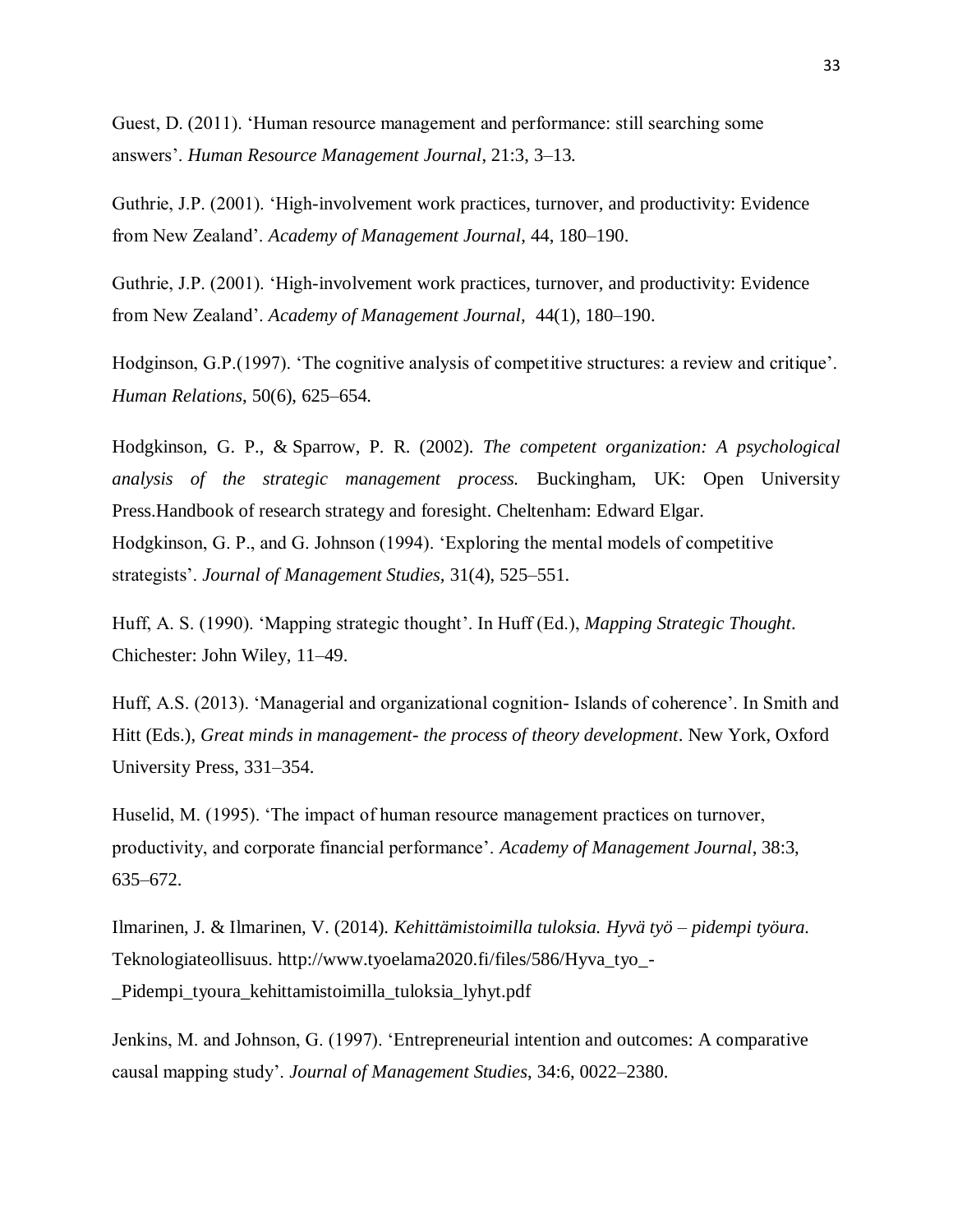Jiang, K., Takeuchi, R. & Lepak, D. (2013). 'Where do we go from here? New perspectives on the black box in strategic human resource management research'. *Journal of Management Studies*, 50:8, 1448–1480.

Kaplan, S. (2008).'Cognition, capabilities and incentives: Assessing firm response to the fiveroptic revolution. *Academy of Management Journal*, 51(4), 672–695.

Kaplan, S. (2011). 'Research in Cognition and Strategy: Reflections on two decades of progress and a look to the future'. Journal of Management Studies, 48(3), 665–695.

Kotey, B. and Slade, P. (2005). 'Formal human resource management practices in small growing firms'. *Journal of Small Business Management*, 43:1, 16–40.

Laamanen, T. and J. Wallin, (2009). 'Cognitive Dynamics of Capability Development Paths'. *Journal of Management Studies,* 46(6), 950–981.

Laukkanen, M. (1994) Comparative cause mapping of organizational cognitions. *Organizational Science*, 5(3), 322–343.

Laukkanen, M. (1998). 'Conducting causal mapping research: opportunities and challenges'. In *Managerial and Organizational Cognition*. Eds. C Eden and J.C. Spender. Beverly Hills, CA: Sage, 168–191.

Lepak, D. P., Taylor, M. S., Tekleab, A., Marrone, J. A., and Cohen, D. J. (2007). 'An examination of the use of high-investment human resource systems for core and support employees'. *Human Resource Management*, 46, 223–246.

Lähteenmäki, S., Storey, J. and Vanhala, S. (1998). 'HRM and company performance: the use of measurement and the influence of economic cycles'. *Human Resource Management Journal*, 8:2, 51–65.

Leopold, J. (2002). *Human resources in organisations*. London: Prentice Hall.

Lucas, R.E. and Diener, E. (2003). 'The happy worker. Hyphotheses about the role of positive affect in worker productivity'. In Barrick and Ryan (Eds), *Personality and work. Reconsidering the role of personality in organizations.* San Francisco: John Wiley & Sons, Jossey-Bass, 30–59.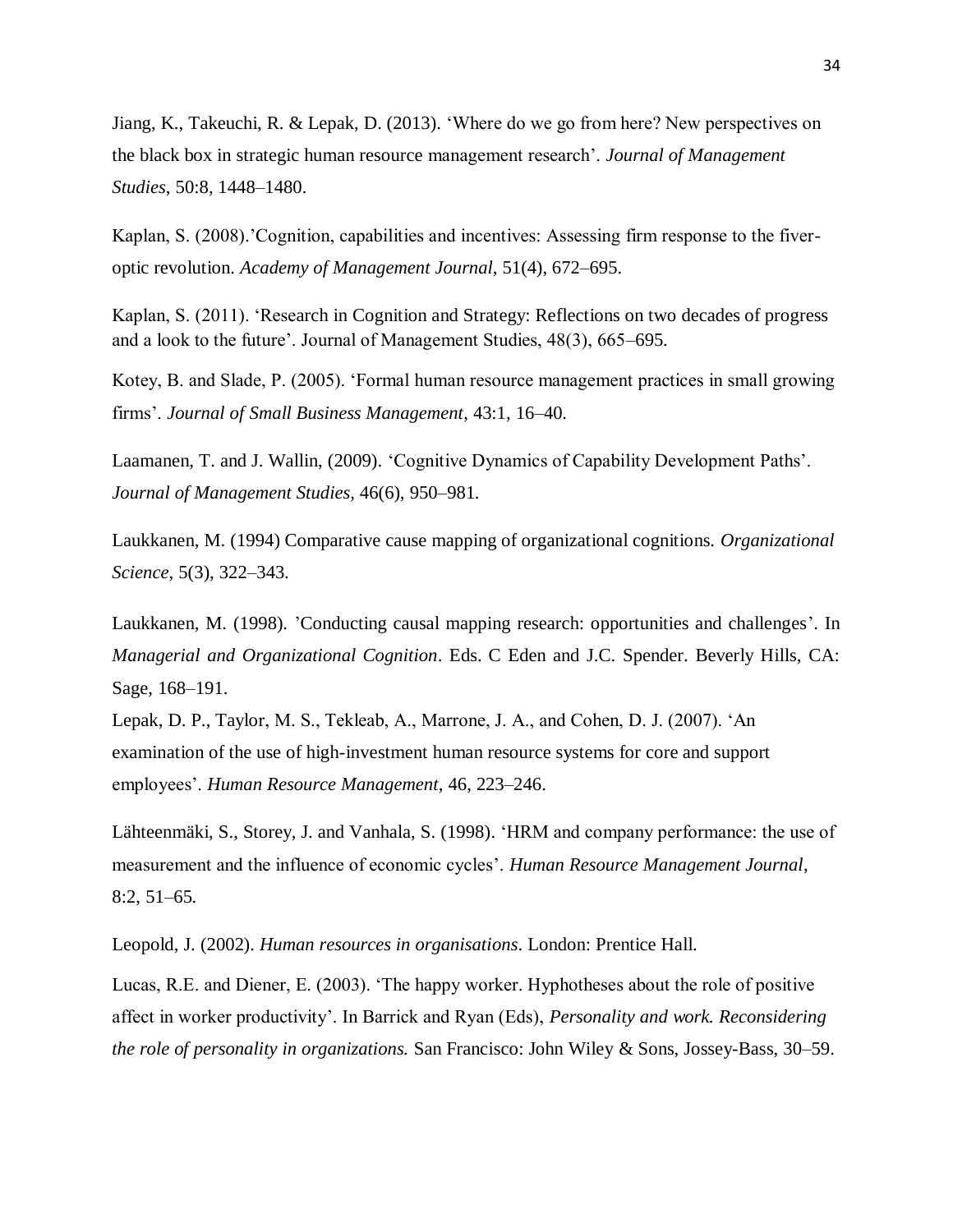Mäkelä, K. (2017). *Työkaari kantaa – teknologiateollisuuden tulevaisuushankkeen väliarviointi*. Teknologiateollisuus. http://www.tyoelama2020.fi/files/2394/Tyokaari\_kantaa\_2017.pdf

Marescaux, E., S. De Winne, and L. Sels (2013). 'HR practices and HRM outcomes: the role of basic need satisfaction'. *Personnel Review,* 42(1), 4–27.

Markoczy, L. (1995). 'States and belief states'. *The International Journal of Human Resource Management*, 6, 249–269.

Markoulli, M., Lee, C.I.S.G., Byington, E.and Felps, W.A. (2016). 'Mapping human resource management: reviewing the field and charting future directions'. *Human Resource Management Review*, 27:3, 367–396.

Marlow, S., Taylor, S. and Thompson, A. (2010).'Informality and formality in medium-sized companies: contestation and synchronization'. *British Journal of Management*, 21, 954–966.

McNamara, G., Deephouse, D.L., Luce, R.A. (2003). 'Competitive positioning within and across strategic group structure: the performance of core, secondary and solitary firms. *Strategic Management Journal*, 24:2, 161– 81.

Messersmith, J. and Guthrie, J. (2010). 'High performance work systems in emerging organisations: Implications for performance'. *Human Resource Management*, 49:2, 241–264.

Mitchell, R., Obeidat, S. & Bray, M, (2013). 'The effect of strategic human resource management on organizational performance: the mediating role of high-performance human resource practices'. *Human Resource Management*, 52:6, 899–921.

Nadkarni, S., and Barr, P.(2008). 'Environmental context, managerial cognition, and strategic action: an integrated view'. *Strategic Management Journal* ,29:13, 1395–1427.

Osterman, P. (1994). 'How common is workplace transformation and who adopts it?' *Industrial and Labor Relations Review*, 47, 173–188.

Pajo, K., Goetzer, A. and Guenole, N. (2010). 'Formal development opportunities and withdrawal behaviors by employees in small and medium-sized enterprises'. *Journal of Small Business Management*, 48:3, 281–301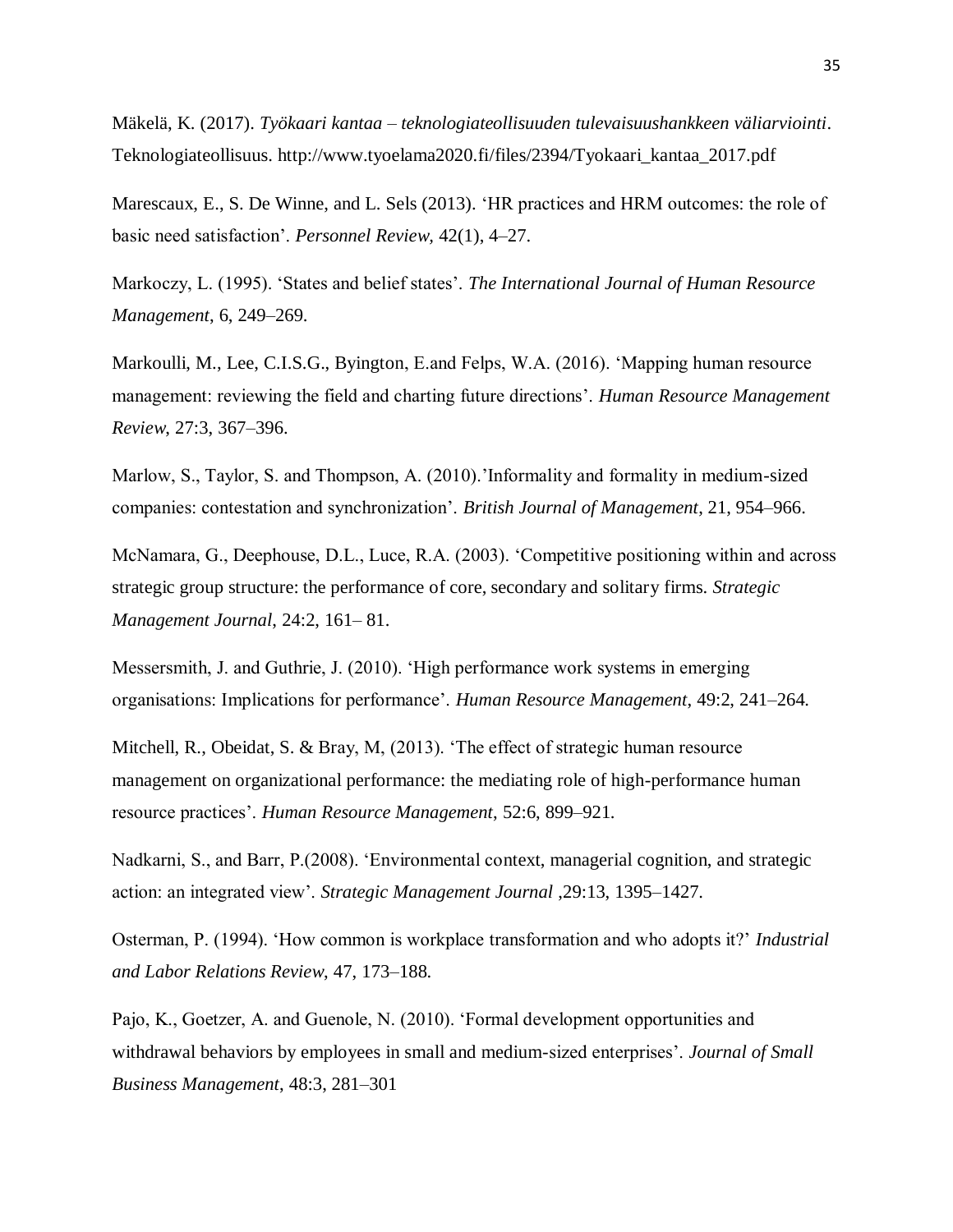Panda, S. (2011). 'Performance management system: issues and challenges'. *Management and Labour Studies*, 36:3, 271–280.

Papadakis, V. M. and Barwise, P. (2002). 'How much do CEOs and top managers matter in strategic decision-making?'. *British Journal of Management*, 13, 83–95.

Pfeffer, J. and Viega, J.F. (1999). 'Putting people first for organizational success'. *Academy of Management Executive*, 13, 37–48.

Porac, J., H. Thomas, and C. Baden-Fuller (1989). 'Competitive groups as cognitive communities: the case of Scottish knitwear manufacturers'. *Journal of Management Studies*, 26(4), 397–416.

Porac, J.F., and H.Thomas (1990). 'Taxonomic mental models in competitor definition'. *Academy of Management Review,* 15(2), 224–240.

Posthuma, R.A., Campion, M.C., Masimova, M. and Campion, M.A. (2013). 'A high performance work practices taxonomy: Integrating the literature and directing future research'. *Journal of Management*, 39:5, 1184–1220.

Psychogios, A.G., Szamosi, L.T., Prouska, R. and Brewster, C. (2015). 'A three-fold framework for understanding HRM practices in South-Eastern European SMEs'. *Employee Relations*, 38:3, 310–331.

Razouk, A.A. (2011). 'High performance work systems and performance of French small- and medium-sized enterprises: Examining causal order'*. International Journal of Human Resource Management*, 22:2, 311–330.

Reger, R. & Huff, A.S. (1993). Strategic groups: A cognitive perspective. *Strategic Management Journal*, 14(2), 103– 124. Reger, R. K. and T. B. Palmer (1996). 'Managerial Categorization of Competitors: Using Old Maps to Navigate New Environments'. *Organization Science*, 7(1), 22–39. Sadler-Smith, E. (1998). 'Cognitive style: some human resource implications for managers'. *International Journal of Human Resource Management,* 9, 185–202.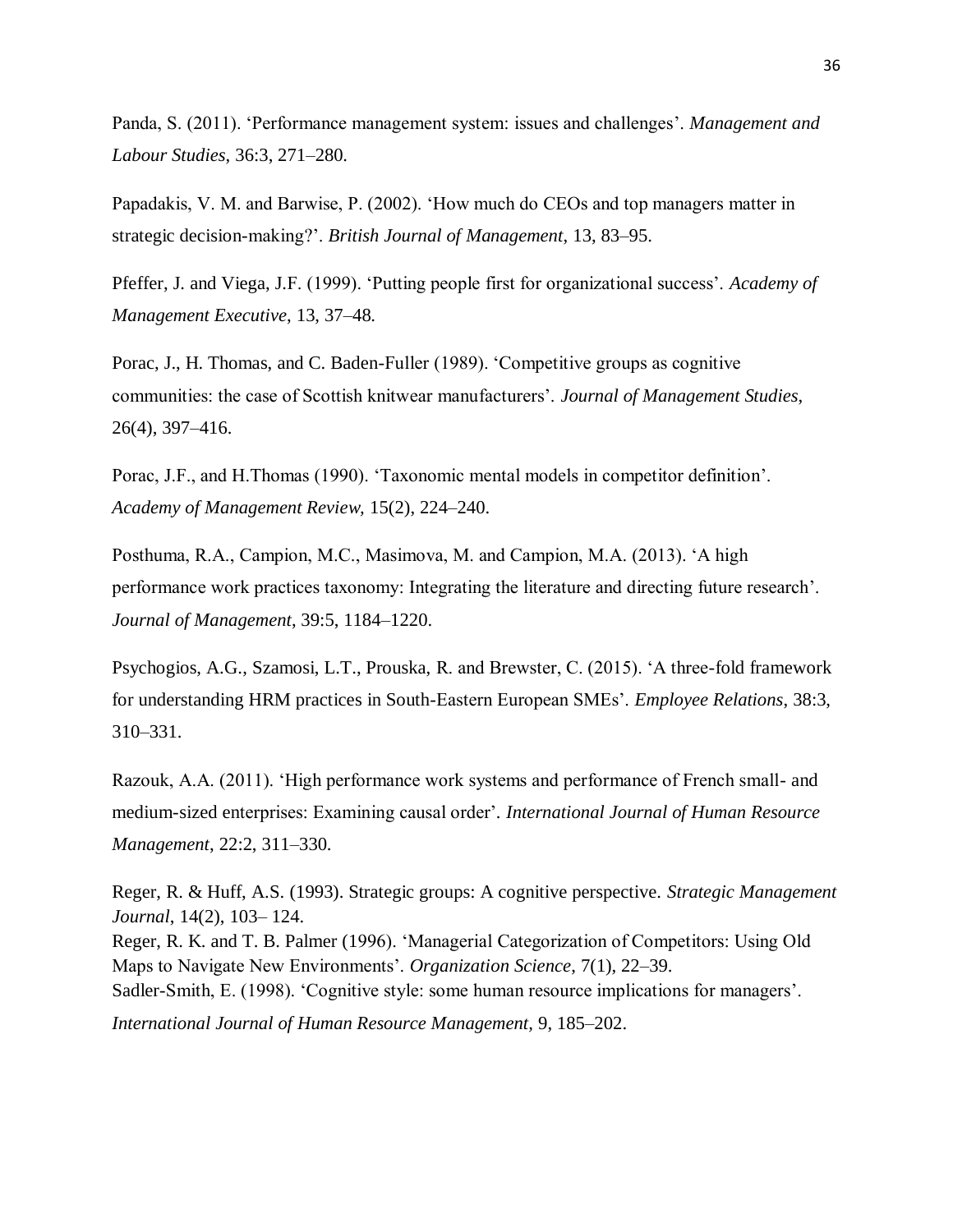Sels, L., De Winne,S., Maes, J., Delmotte, J., Faems, D. and Forrier, A. (2006). 'Unravelling the HRM - performance link: value-creating and cost-increasing effects of small business HRM'. *Journal of Management Studies*, 43:2, 319–342.

Sheehan, M. (2014). 'Human resource management and performance: Evidence from small and medium-sized firms'. *International Small Business Journal*, 32:5, 545–570.

Snape, E. and Redman, T. (2010). 'HRM practices, organizational citizenship behavior, and performance: A multi-level analysis'. *Journal of Management Studies*, 47:7, 1219–1247.

Subramony, M. (2009). 'A meta-analytical investigation of the relationship between HRM and firm performance'. *Human Resource Management*, 48:5, 745–768.

Truss, C., Gratton, L., Hope-Hailey, V., McGovern, P. & Stiles, P. (1997). 'Soft and hard models of human resource management: a reappraisal'. *Journal of Management Studies*. 53–73.

Tyler, B.B., and D.R. Gnyawali (2009). 'Managerial Collective Cognitions: An Examination of Similarities and Differences of Cultural Orientations'. *Journal of Management Studies,* 46(1), 93– 126.

Ulrich, D. and Brockbank, W. (2005). *The HR value proposition*. Boston: Harvard Business School Press.

Verreynne, M-L., Parker, P. and Wilson, M. (2013). 'Employment systems in small firms: A multilevel analysis'. *International Small Business Journal*, 31:4, 405–431.

Walsh, J. P. (1995). 'Managerial and organizational cognition: Notes from a trip down memory lane'. *Organization Science*, 6(3), 280–321.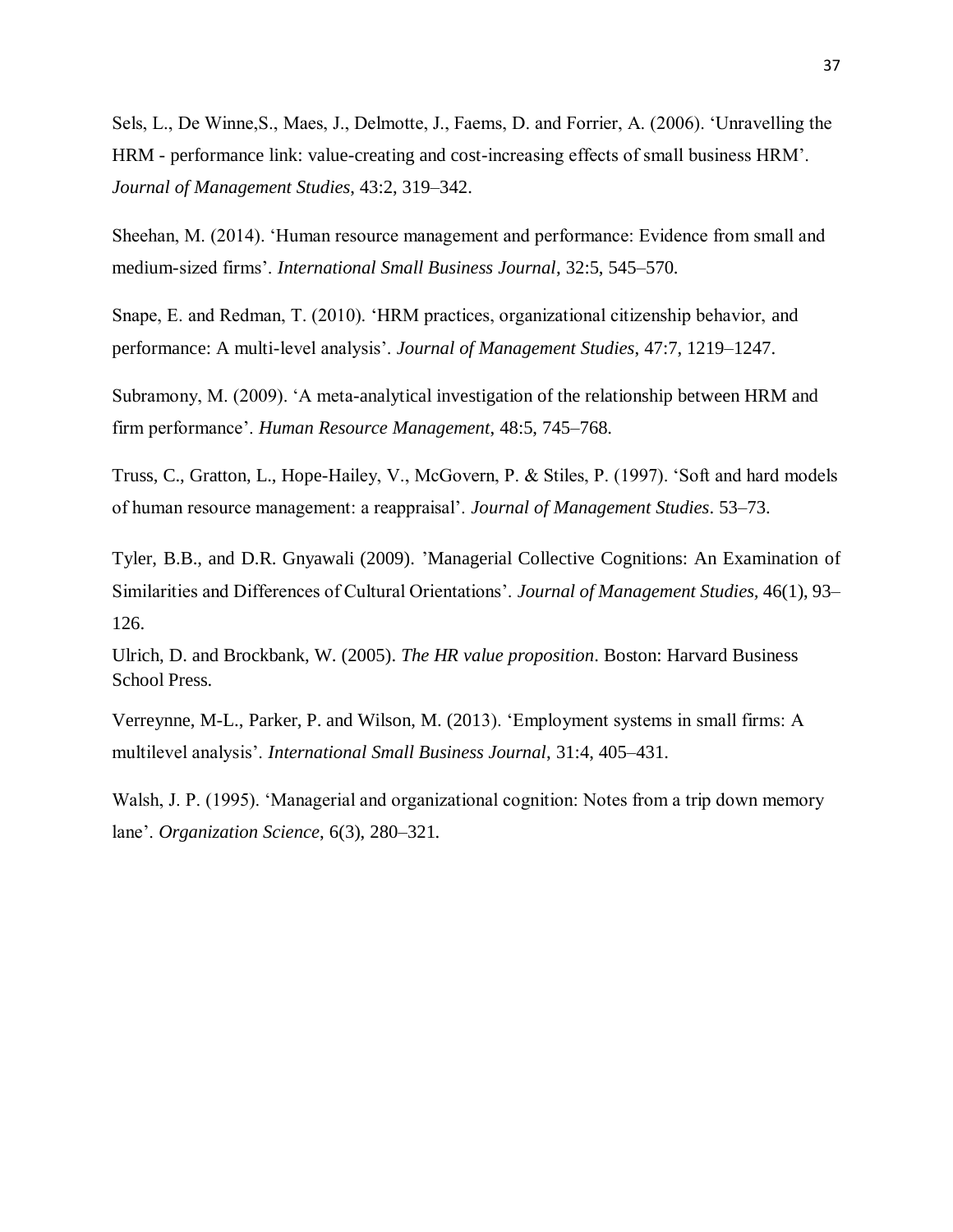

**Figure 1.** Phases and outputs of empirical analysis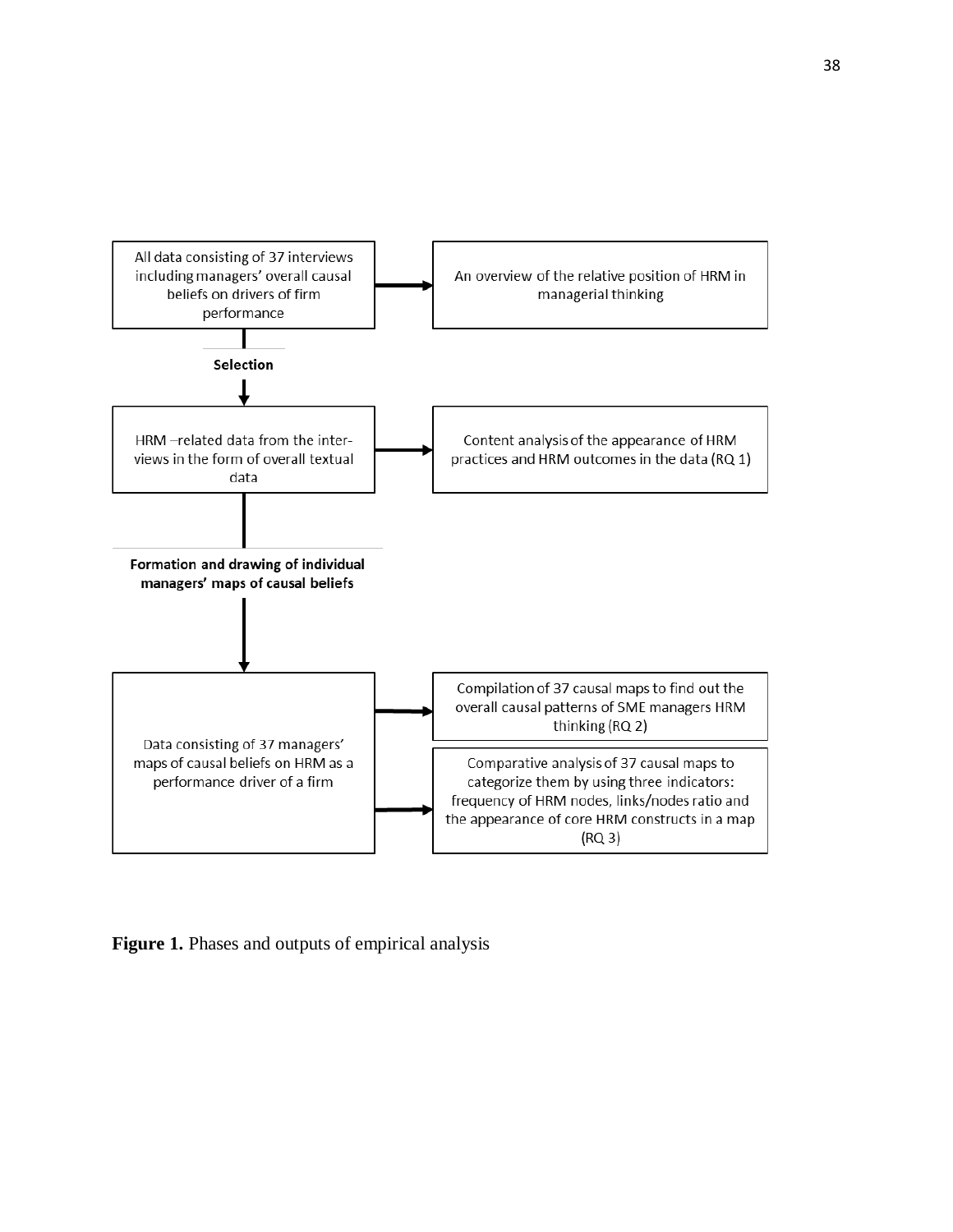**Figure 2.** Examples of typical maps of causal beliefs in four categories found (central core HRM constructs bolded)

## **Table 1.** The appearance of HRM practices in managers' causal beliefs ( $N =$  number of

managers mentioning the issue).

| <b>HRM PRACTICES</b>                                                                                                                                             | N  |
|------------------------------------------------------------------------------------------------------------------------------------------------------------------|----|
| <b>Training and development</b><br>Training (14), Orienteering/induction (1), Work-based learning (7), Developmental discussions                                 | 21 |
| $(5)$ , Peer learning $(3)$ , Knowledge mapping $(2)$                                                                                                            |    |
| <b>Job and work design</b>                                                                                                                                       | 20 |
| Well-specified tasks and work roles (9), Flat organization structure (6), Organizational<br>development $(4)$ , Flexible working times $(3)$ , Broad tasks $(2)$ |    |
| <b>Employee relations</b>                                                                                                                                        | 13 |
| Participation of employees (13)                                                                                                                                  |    |
| Promoting well-being, health, and safety                                                                                                                         | 12 |
| Occupational safety activities (8), Activities that promote well-being (3), Employee surveys (3),<br>Occupational health services (32)                           |    |
| <b>Recruitment and selection</b>                                                                                                                                 | 10 |
| <b>Compensation and benefits</b>                                                                                                                                 | 8  |
| <b>Promotions</b>                                                                                                                                                | 4  |
| <b>Resourcing</b>                                                                                                                                                | 4  |
| Performance management and appraisal                                                                                                                             | 2  |

**Table 2.** The appearance of HRM outcomes in managers' causal beliefs  $(N = number of$ 

managers mentioning the issue).

| <b>HRM OUTCOMES</b>                                                                                                      | N  |
|--------------------------------------------------------------------------------------------------------------------------|----|
| <b>Job satisfaction and motivation</b><br>Work engagement (14), Job satisfaction (12), Work motivation (10)              | 28 |
| <b>Performance of employees</b><br>Individual performance in general (9), Development and innovativeness (9), Health (6) | 20 |
| <b>Knowledge and skills</b>                                                                                              | 20 |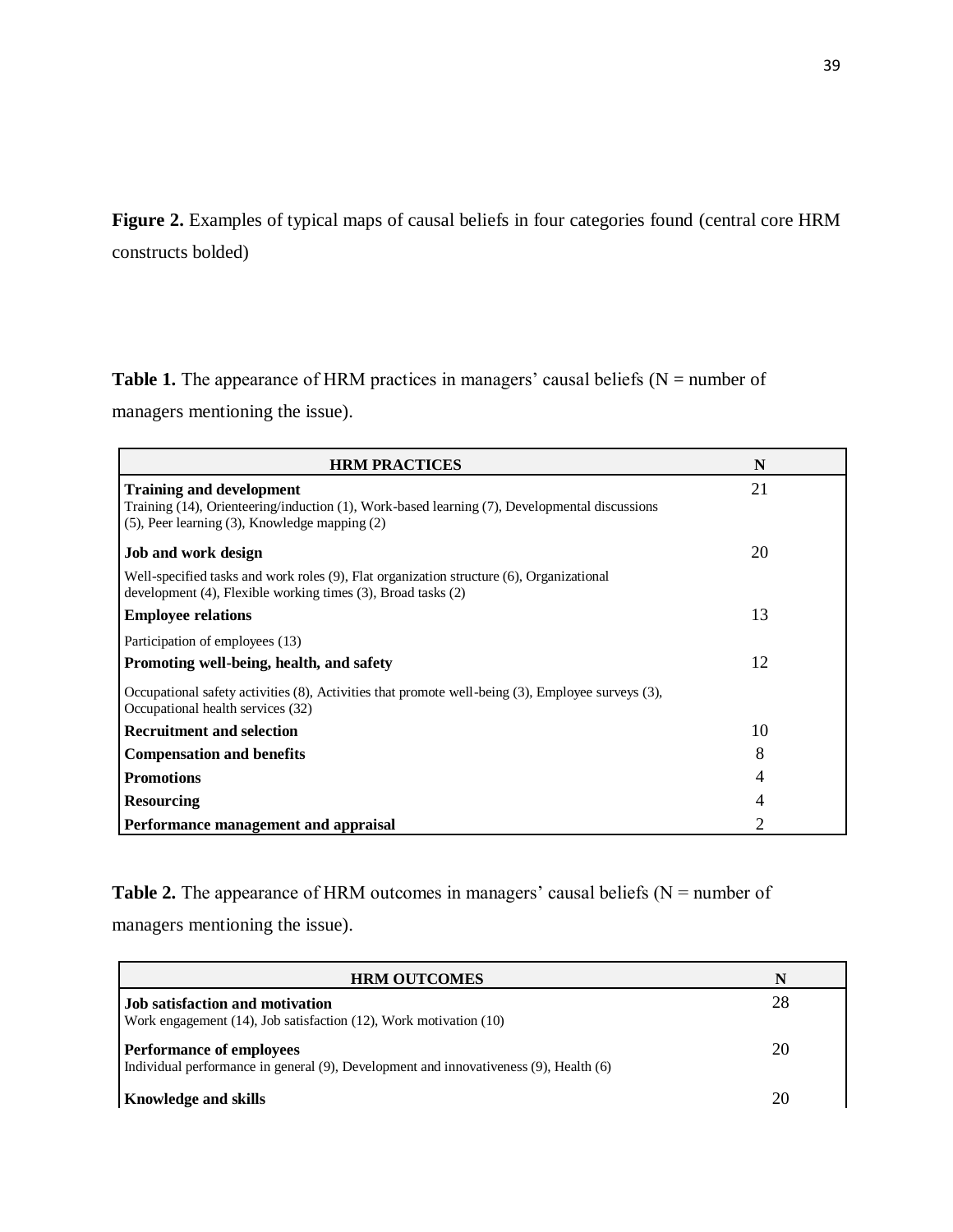| <b>Organizational commitment</b><br><b>Dynamics of workforce</b><br>Flexibility $(12)$ , Good age structure $(3)$ | 15 |
|-------------------------------------------------------------------------------------------------------------------|----|
| Organizational culture and climate<br><b>Employer image</b>                                                       |    |



**Table 3.** Classification of managers on the basis of their causal beliefs of HRM as a performance driver of a firm (core constructs with at least 5 links bolded)